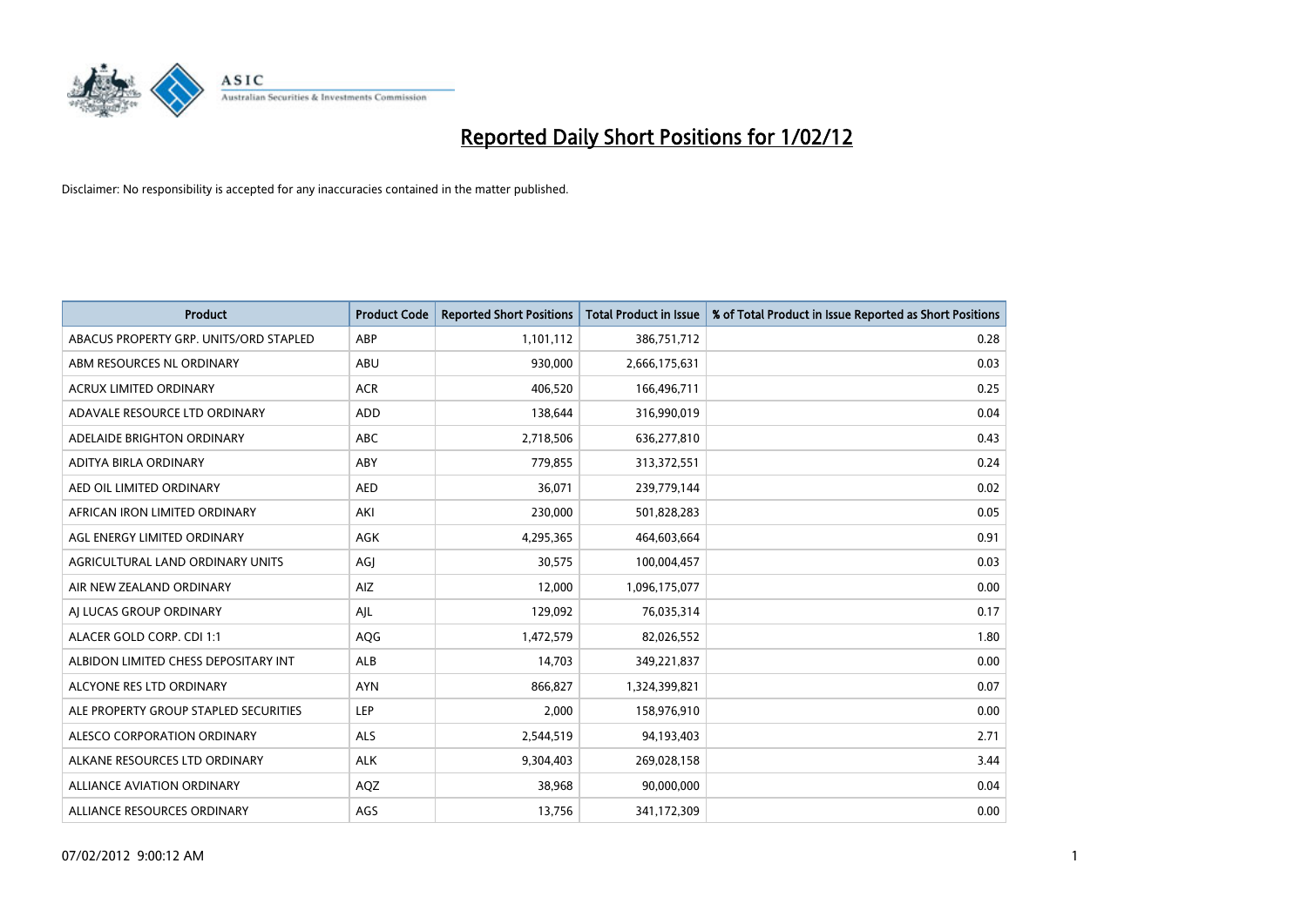

| <b>Product</b>                         | <b>Product Code</b> | <b>Reported Short Positions</b> | <b>Total Product in Issue</b> | % of Total Product in Issue Reported as Short Positions |
|----------------------------------------|---------------------|---------------------------------|-------------------------------|---------------------------------------------------------|
| ALLIED GOLD MIN PLC CDI 1:1            | <b>ALD</b>          | 54,804                          | 69,763,030                    | 0.09                                                    |
| ALLIED HEALTH LTD ORDINARY             | AHZ                 | 134,528                         | 660,024,294                   | 0.02                                                    |
| ALTONA MINING LTD ORDINARY             | <b>AOH</b>          | 802,212                         | 518,757,704                   | 0.15                                                    |
| ALUMINA LIMITED ORDINARY               | <b>AWC</b>          | 45,276,909                      | 2,440,196,187                 | 1.85                                                    |
| AMADEUS ENERGY ORDINARY                | AMU                 | 454,000                         | 274,786,018                   | 0.17                                                    |
| AMALGAMATED HOLDINGS ORDINARY          | AHD                 | 21,221                          | 157,533,146                   | 0.01                                                    |
| AMCOR LIMITED ORDINARY                 | AMC                 | 4,672,685                       | 1,206,684,923                 | 0.39                                                    |
| AMP LIMITED ORDINARY                   | AMP                 | 12,044,440                      | 2,854,672,784                 | 0.39                                                    |
| AMPELLA MINING ORDINARY                | <b>AMX</b>          | 700,755                         | 205,985,108                   | 0.35                                                    |
| ANSELL LIMITED ORDINARY                | <b>ANN</b>          | 2,960,141                       | 130,656,668                   | 2.24                                                    |
| ANTARES ENERGY LTD ORDINARY            | AZZ                 | 105,536                         | 260,000,000                   | 0.04                                                    |
| ANZ BANKING GRP LTD ORDINARY           | ANZ                 | 11,314,084                      | 2,679,094,902                 | 0.41                                                    |
| APA GROUP STAPLED SECURITIES           | <b>APA</b>          | 12,343,090                      | 639,334,625                   | 1.93                                                    |
| APEX MINERALS NL ORDINARY              | <b>AXM</b>          | 885,146                         | 5,550,243,713                 | 0.02                                                    |
| APN EUROPEAN RETAIL UNITS STAPLED SEC. | <b>AEZ</b>          | 11,832                          | 544,910,660                   | 0.00                                                    |
| APN NEWS & MEDIA ORDINARY              | <b>APN</b>          | 23,234,838                      | 630,211,415                   | 3.67                                                    |
| AQUARIUS PLATINUM. ORDINARY            | <b>AQP</b>          | 4,283,096                       | 470,312,578                   | 0.92                                                    |
| AQUILA RESOURCES ORDINARY              | <b>AQA</b>          | 5,995,758                       | 411,804,442                   | 1.43                                                    |
| ARAFURA RESOURCE LTD ORDINARY          | ARU                 | 12,846,697                      | 367,980,342                   | 3.47                                                    |
| ARB CORPORATION ORDINARY               | ARP                 | 14,010                          | 72,481,302                    | 0.01                                                    |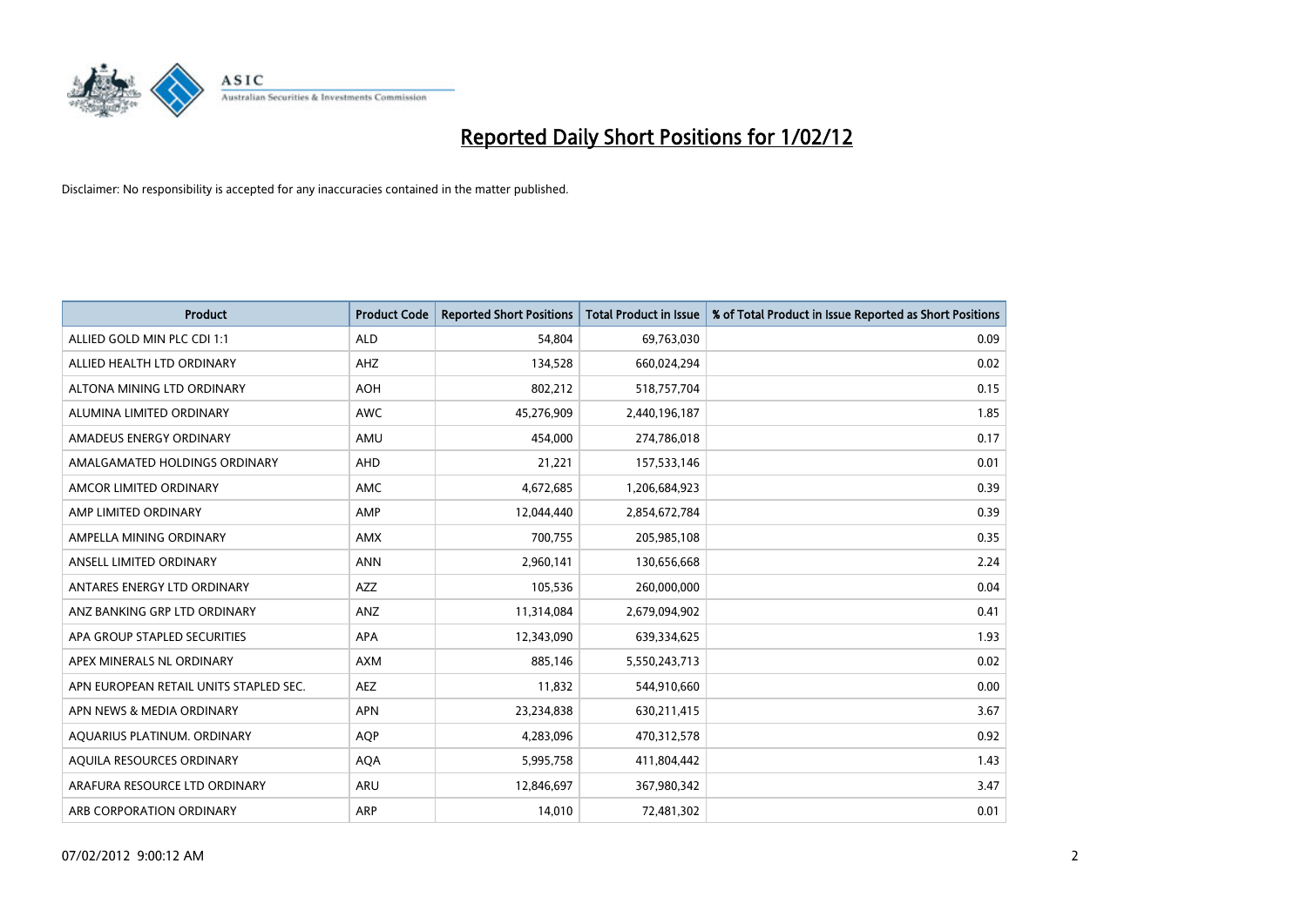

| <b>Product</b>                          | <b>Product Code</b> | <b>Reported Short Positions</b> | <b>Total Product in Issue</b> | % of Total Product in Issue Reported as Short Positions |
|-----------------------------------------|---------------------|---------------------------------|-------------------------------|---------------------------------------------------------|
| ARDENT LEISURE GROUP STAPLED SECURITIES | AAD                 | 1,307,570                       | 324,236,390                   | 0.40                                                    |
| ARISTOCRAT LEISURE ORDINARY             | ALL                 | 22,549,548                      | 543,181,024                   | 4.14                                                    |
| ASCIANO LIMITED ORDINARY                | <b>AIO</b>          | 6,174,190                       | 975,385,664                   | 0.60                                                    |
| ASG GROUP LIMITED ORDINARY              | ASZ                 | 224,063                         | 171,456,889                   | 0.13                                                    |
| ASPEN GROUP ORD/UNITS STAPLED           | <b>APZ</b>          | 978,999                         | 591,084,183                   | 0.15                                                    |
| ASPIRE MINING LTD ORDINARY              | AKM                 | 256,446                         | 620,594,556                   | 0.04                                                    |
| ASTON RES LTD ORDINARY                  | <b>AZT</b>          | 485,682                         | 204,668,861                   | 0.24                                                    |
| ASTRO JAP PROP GROUP STAPLED SECURITIES | AJA                 | 21,091                          | 58,445,002                    | 0.03                                                    |
| ASX LIMITED ORDINARY                    | ASX                 | 1,766,777                       | 175,136,729                   | 1.00                                                    |
| ATLAS IRON LIMITED ORDINARY             | AGO                 | 17,226,883                      | 894,684,560                   | 1.90                                                    |
| AUCKLAND INTERNATION ORDINARY           | AIA                 | 39,998                          | 1,327,230,189                 | 0.00                                                    |
| AURORA OIL & GAS ORDINARY               | <b>AUT</b>          | 8,977,941                       | 411,655,343                   | 2.19                                                    |
| AUSDRILL LIMITED ORDINARY               | ASL                 | 192,650                         | 303,288,155                   | 0.05                                                    |
| AUSENCO LIMITED ORDINARY                | AAX                 | 1,530,392                       | 123,258,843                   | 1.23                                                    |
| <b>AUSTAL LIMITED ORDINARY</b>          | ASB                 | 235,306                         | 188,069,638                   | 0.11                                                    |
| AUSTAR UNITED ORDINARY                  | <b>AUN</b>          | 11,289,224                      | 1,271,505,737                 | 0.88                                                    |
| AUSTBROKERS HOLDINGS ORDINARY           | <b>AUB</b>          | $\overline{2}$                  | 55,545,576                    | 0.00                                                    |
| AUSTIN ENGINEERING ORDINARY             | ANG                 | 55,551                          | 72,314,403                    | 0.07                                                    |
| <b>AUSTRALAND ASSETS ASSETS</b>         | AAZPB               | 1,168                           | 2,750,000                     | 0.04                                                    |
| AUSTRALAND PROPERTY STAPLED SECURITY    | <b>ALZ</b>          | 821,419                         | 576,846,597                   | 0.12                                                    |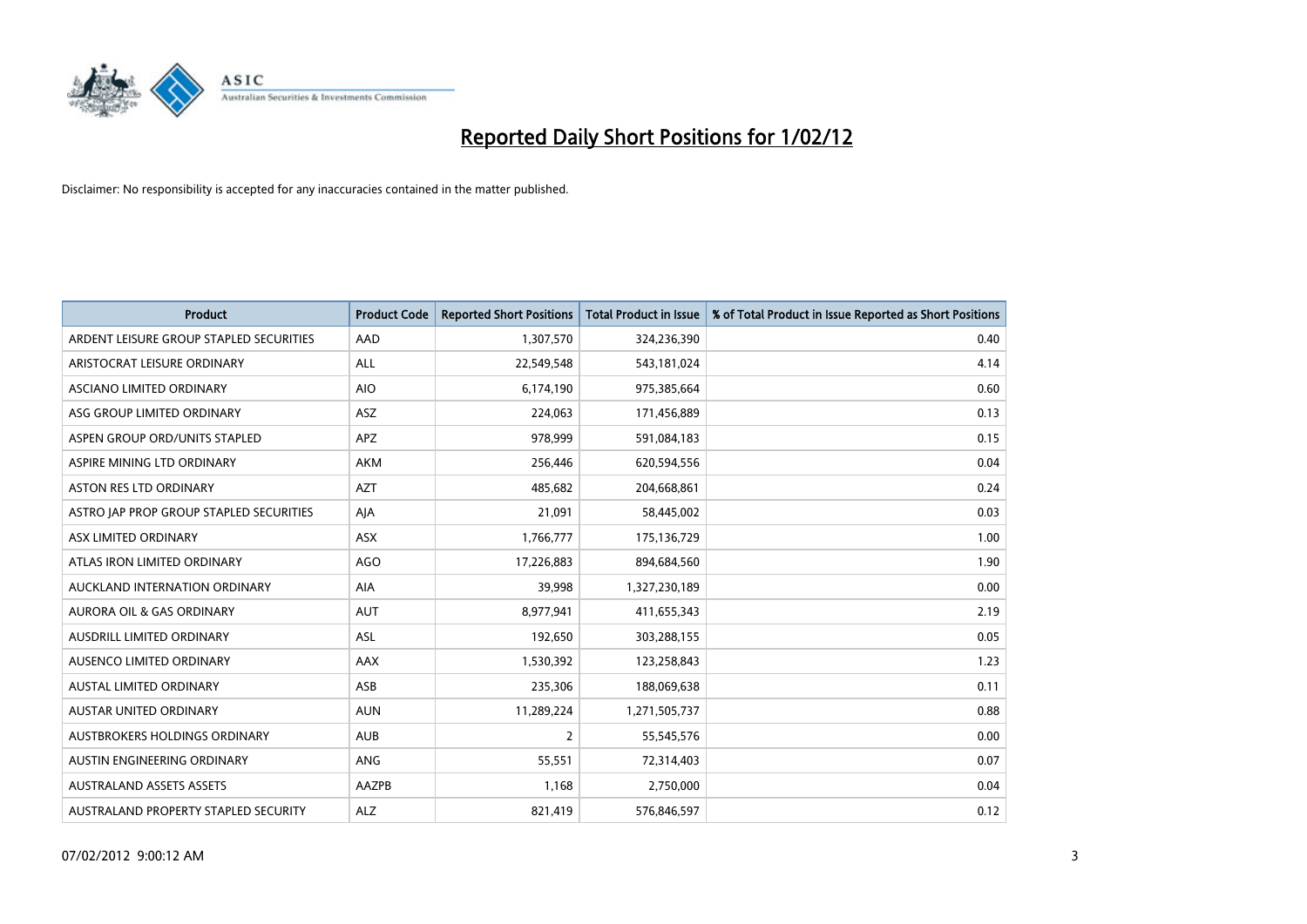

| <b>Product</b>                       | <b>Product Code</b> | <b>Reported Short Positions</b> | <b>Total Product in Issue</b> | % of Total Product in Issue Reported as Short Positions |
|--------------------------------------|---------------------|---------------------------------|-------------------------------|---------------------------------------------------------|
| AUSTRALIAN AGRICULT, ORDINARY        | AAC                 | 842,587                         | 312,892,824                   | 0.26                                                    |
| AUSTRALIAN EDUCATION UNITS           | <b>AEU</b>          | 625,000                         | 175,465,397                   | 0.36                                                    |
| AUSTRALIAN INFRASTR, UNITS/ORDINARY  | <b>AIX</b>          | 12,073,968                      | 620,733,944                   | 1.95                                                    |
| AUSTRALIAN MINES LTD ORDINARY        | <b>AUZ</b>          | 1,400,000                       | 636,910,317                   | 0.22                                                    |
| AUSTRALIAN PHARM, ORDINARY           | API                 | 305,582                         | 488,115,883                   | 0.06                                                    |
| AUTOMOTIVE HOLDINGS ORDINARY         | AHE                 | 6,682                           | 260,579,682                   | 0.00                                                    |
| AVEXA LIMITED ORDINARY               | <b>AVX</b>          | 243,657                         | 847,688,779                   | 0.03                                                    |
| AWE LIMITED ORDINARY                 | AWE                 | 1,688,884                       | 521,871,941                   | 0.33                                                    |
| AZIMUTH RES LTD ORDINARY             | <b>AZH</b>          | 822,543                         | 382,309,058                   | 0.21                                                    |
| AZUMAH RESOURCES ORDINARY            | <b>AZM</b>          | 2,661,671                       | 282,020,356                   | 0.95                                                    |
| BANDANNA ENERGY ORDINARY             | <b>BND</b>          | 2,736,787                       | 528,481,199                   | 0.52                                                    |
| BANK OF QUEENSLAND. ORDINARY         | <b>BOQ</b>          | 12,718,595                      | 229,598,329                   | 5.52                                                    |
| BANNERMAN RESOURCES ORDINARY         | <b>BMN</b>          | 424,060                         | 271,466,858                   | 0.16                                                    |
| <b>BASE RES LIMITED ORDINARY</b>     | <b>BSE</b>          | 1,205,440                       | 460,440,029                   | 0.26                                                    |
| <b>BATHURST RESOURCES ORDINARY</b>   | <b>BTU</b>          | 21,649,379                      | 689,747,997                   | 3.15                                                    |
| <b>BAUXITE RESOURCE LTD ORDINARY</b> | <b>BAU</b>          | 12,000                          | 235,379,896                   | 0.01                                                    |
| BC IRON LIMITED ORDINARY             | <b>BCI</b>          | 293,448                         | 95,711,000                    | 0.30                                                    |
| BEACH ENERGY LIMITED ORDINARY        | <b>BPT</b>          | 14,866,670                      | 1,112,199,119                 | 1.34                                                    |
| BEADELL RESOURCE LTD ORDINARY        | <b>BDR</b>          | 4,498,300                       | 657,906,946                   | 0.69                                                    |
| BENDIGO AND ADELAIDE ORDINARY        | <b>BEN</b>          | 5,484,157                       | 383,745,148                   | 1.41                                                    |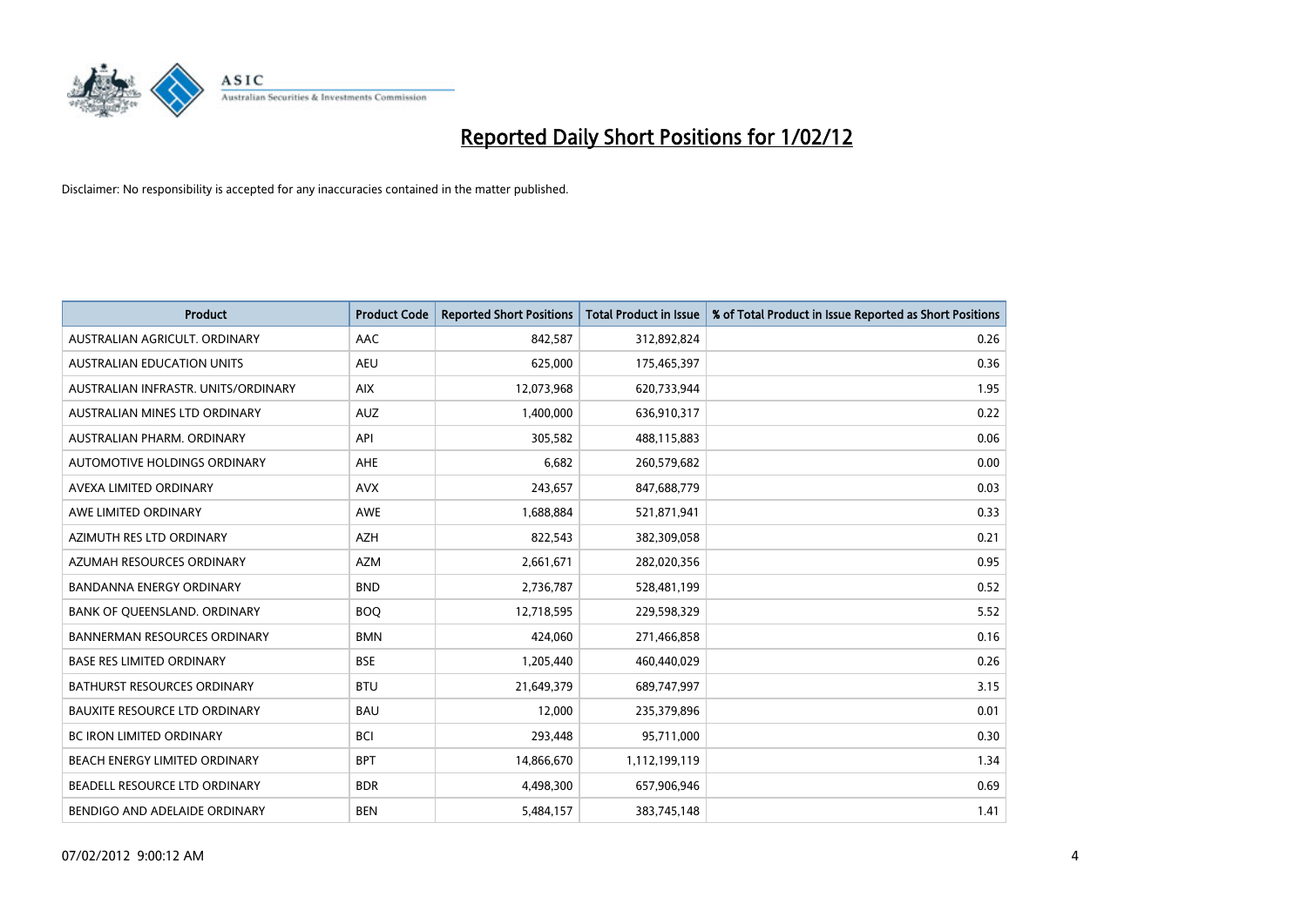

| <b>Product</b>                       | <b>Product Code</b> | <b>Reported Short Positions</b> | <b>Total Product in Issue</b> | % of Total Product in Issue Reported as Short Positions |
|--------------------------------------|---------------------|---------------------------------|-------------------------------|---------------------------------------------------------|
| BERKELEY RESOURCES ORDINARY          | <b>BKY</b>          | 349,590                         | 174,298,273                   | 0.20                                                    |
| BETASHARES ASX RES ETF UNITS         | <b>ORE</b>          | 88,570                          | 4,219,665                     | 2.10                                                    |
| BHP BILLITON LIMITED ORDINARY        | <b>BHP</b>          | 25,694,285                      | 3,211,691,105                 | 0.76                                                    |
| <b>BILLABONG ORDINARY</b>            | <b>BBG</b>          | 28,245,137                      | 255,102,103                   | 11.05                                                   |
| <b>BIOTA HOLDINGS ORDINARY</b>       | <b>BTA</b>          | 1,433,130                       | 181,703,711                   | 0.79                                                    |
| <b>BISALLOY STEEL ORDINARY</b>       | <b>BIS</b>          | 84,480                          | 43,291,509                    | 0.20                                                    |
| BKI INVESTMENT LTD ORDINARY          | BKI                 | 508                             | 425,549,573                   | 0.00                                                    |
| <b>BLACKTHORN RESOURCES ORDINARY</b> | <b>BTR</b>          | 35,848                          | 122,918,000                   | 0.03                                                    |
| <b>BLUESCOPE STEEL LTD ORDINARY</b>  | <b>BSL</b>          | 25,751,658                      | 3,349,185,247                 | 0.76                                                    |
| <b>BOART LONGYEAR ORDINARY</b>       | <b>BLY</b>          | 5,044,593                       | 461, 163, 412                 | 1.09                                                    |
| <b>BOOM LOGISTICS ORDINARY</b>       | <b>BOL</b>          | 337,999                         | 468,663,585                   | 0.07                                                    |
| <b>BORAL LIMITED, ORDINARY</b>       | <b>BLD</b>          | 29,293,947                      | 744,729,957                   | 3.92                                                    |
| BOTSWANA METALS LTD ORDINARY         | <b>BML</b>          | 7,000                           | 143,717,013                   | 0.00                                                    |
| <b>BRADKEN LIMITED ORDINARY</b>      | <b>BKN</b>          | 2,120,620                       | 166,624,800                   | 1.28                                                    |
| <b>BRAMBLES LIMITED ORDINARY</b>     | <b>BXB</b>          | 13,680,781                      | 1,480,388,109                 | 0.89                                                    |
| BRAZIRON LIMITED ORDINARY            | <b>BZL</b>          | 50,000                          | 139,334,718                   | 0.04                                                    |
| BREVILLE GROUP LTD ORDINARY          | <b>BRG</b>          | 2,739                           | 130,095,322                   | 0.00                                                    |
| <b>BRICKWORKS LIMITED ORDINARY</b>   | <b>BKW</b>          | 33,878                          | 147,567,333                   | 0.02                                                    |
| <b>BROAD INVESTMENTS ORDINARY</b>    | <b>BRO</b>          | 400,000                         | 637,528,033                   | 0.06                                                    |
| <b>BROCKMAN RESOURCES ORDINARY</b>   | <b>BRM</b>          | 71,912                          | 144,803,151                   | 0.04                                                    |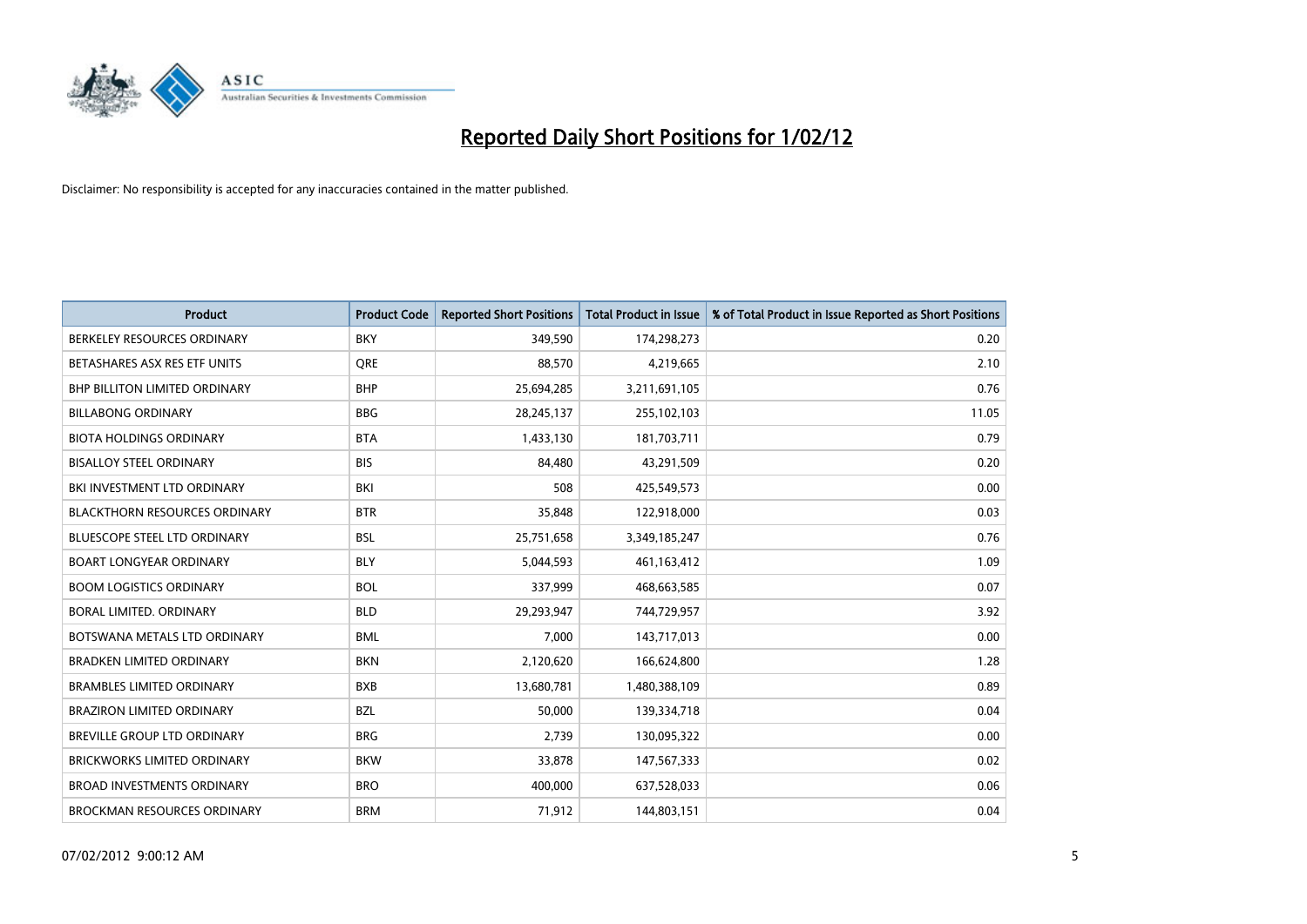

| <b>Product</b>                        | <b>Product Code</b> | <b>Reported Short Positions</b> | <b>Total Product in Issue</b> | % of Total Product in Issue Reported as Short Positions |
|---------------------------------------|---------------------|---------------------------------|-------------------------------|---------------------------------------------------------|
| BT INVESTMENT MNGMNT ORDINARY         | <b>BTT</b>          | 1,121,403                       | 267,906,977                   | 0.42                                                    |
| <b>BURU ENERGY ORDINARY</b>           | <b>BRU</b>          | 5,756,326                       | 234,204,477                   | 2.45                                                    |
| <b>BWP TRUST ORDINARY UNITS</b>       | <b>BWP</b>          | 440,250                         | 520,012,793                   | 0.08                                                    |
| CABCHARGE AUSTRALIA ORDINARY          | CAB                 | 540,849                         | 120,437,014                   | 0.44                                                    |
| CALTEX AUSTRALIA ORDINARY             | <b>CTX</b>          | 6,463,890                       | 270,000,000                   | 2.38                                                    |
| <b>CAMPBELL BROTHERS ORDINARY</b>     | <b>CPB</b>          | 1,060,087                       | 67,503,411                    | 1.58                                                    |
| CAPE LAMBERT RES LTD ORDINARY         | <b>CFE</b>          | 600,928                         | 688,608,792                   | 0.08                                                    |
| CAR PARK TECH LTD ORDINARY            | <b>CPZ</b>          | 90,000                          | 133,358,602                   | 0.07                                                    |
| CARABELLA RES LTD ORDINARY            | <b>CLR</b>          | 5,000                           | 133,642,797                   | 0.00                                                    |
| <b>CARBON ENERGY ORDINARY</b>         | <b>CNX</b>          | 273,860                         | 768,960,293                   | 0.03                                                    |
| CARDNO LIMITED ORDINARY               | CDD                 | 6,748                           | 112,885,599                   | 0.00                                                    |
| CARNARVON PETROLEUM ORDINARY          | <b>CVN</b>          | 736,512                         | 694,594,634                   | 0.10                                                    |
| <b>CARNEGIE WAVE ENERGY ORDINARY</b>  | <b>CWE</b>          | 83,000                          | 1,021,487,627                 | 0.01                                                    |
| CARPATHIAN RESOURCES ORDINARY         | <b>CPN</b>          | 75,000                          | 304,535,101                   | 0.02                                                    |
| CARPENTARIA EXP. LTD ORDINARY         | CAP                 | 9,777                           | 98,991,301                    | 0.01                                                    |
| CARSALES.COM LTD ORDINARY             | <b>CRZ</b>          | 13,840,859                      | 233,264,223                   | 5.93                                                    |
| CASH CONVERTERS ORDINARY              | CCV                 | 92,958                          | 379,761,025                   | 0.02                                                    |
| <b>CASPIAN OIL &amp; GAS ORDINARY</b> | CIG <sub></sub>     | 50,000                          | 1,331,500,513                 | 0.00                                                    |
| CEDAR WOODS PROP. ORDINARY            | <b>CWP</b>          | 99,307                          | 62,858,325                    | 0.16                                                    |
| <b>CELLNET GROUP ORDINARY</b>         | <b>CLT</b>          | 1,342                           | 60,978,107                    | 0.00                                                    |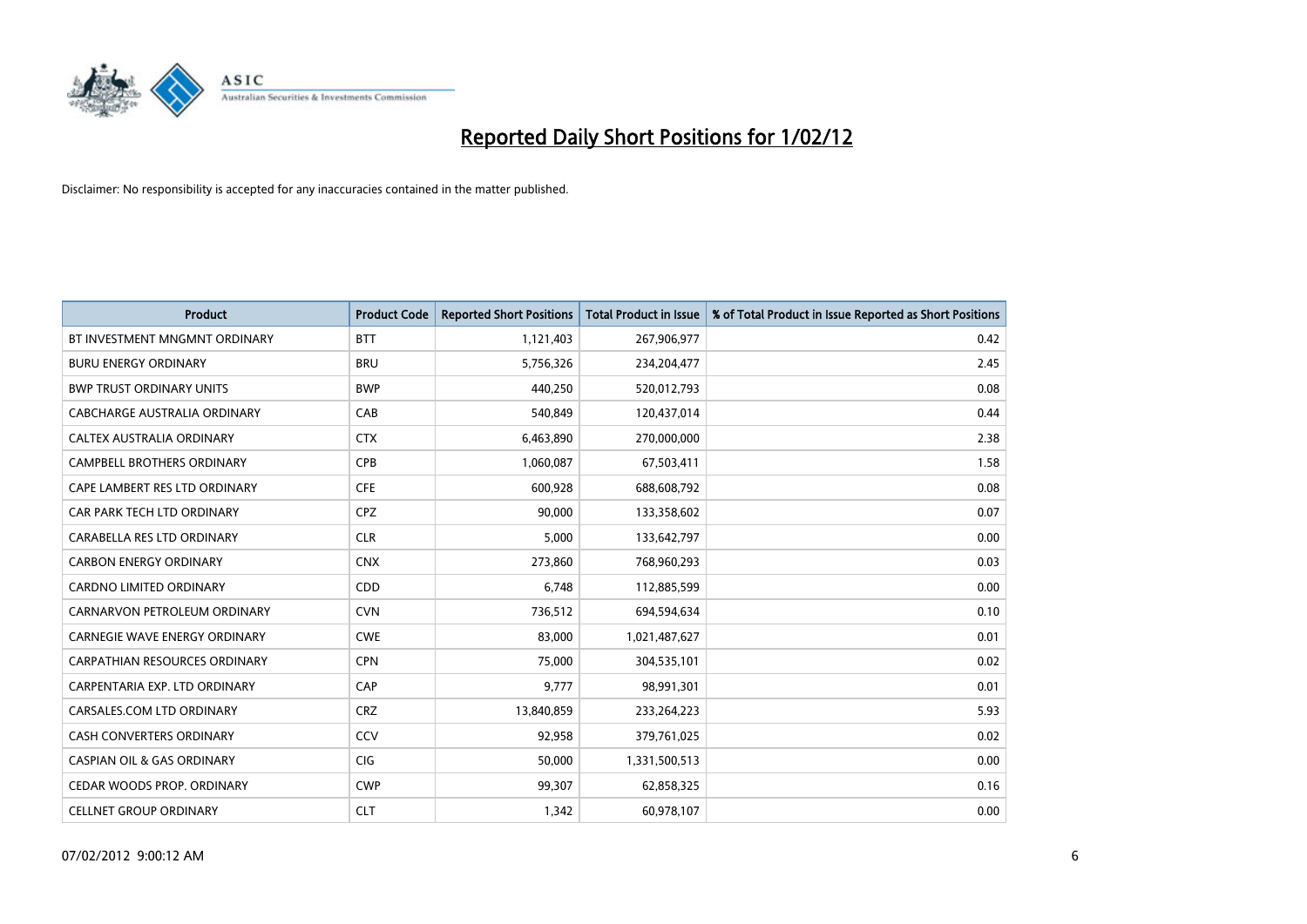

| <b>Product</b>                                | <b>Product Code</b> | <b>Reported Short Positions</b> | <b>Total Product in Issue</b> | % of Total Product in Issue Reported as Short Positions |
|-----------------------------------------------|---------------------|---------------------------------|-------------------------------|---------------------------------------------------------|
| CENTRAL PETROLEUM ORDINARY                    | <b>CTP</b>          | 132,315                         | 1,073,304,842                 | 0.01                                                    |
| <b>CENTRO PROPERTIES UNITS/ORD STAPLED</b>    | <b>CNP</b>          | 2,537                           | 972,414,514                   | 0.00                                                    |
| CENTRO RETAIL AUST ORD/UNIT STAPLED SEC       | <b>CRF</b>          | 173,571                         | 1,340,723,189                 | 0.01                                                    |
| <b>CENTRO RETAIL GROUP STAPLED SECURITIES</b> | <b>CER</b>          | 452,940                         | 2,286,399,424                 | 0.02                                                    |
| <b>CERAMIC FUEL CELLS ORDINARY</b>            | <b>CFU</b>          | 227,430                         | 1,366,298,863                 | 0.02                                                    |
| <b>CFS RETAIL PROPERTY UNITS</b>              | <b>CFX</b>          | 74,651,516                      | 2,839,591,911                 | 2.63                                                    |
| CGA MINING LIMITED ORDINARY                   | <b>CGX</b>          | 10,245                          | 333,475,726                   | 0.00                                                    |
| <b>CHALICE GOLD MINES ORDINARY</b>            | <b>CHN</b>          | 200                             | 250,030,886                   | 0.00                                                    |
| CHALLENGER DIV.PRO. STAPLED UNITS             | <b>CDI</b>          | 98,017                          | 883,903,667                   | 0.00                                                    |
| <b>CHALLENGER INFRAST, STAPLED UNITS</b>      | <b>CIF</b>          | 7.768                           | 316,223,785                   | 0.00                                                    |
| <b>CHALLENGER LIMITED ORDINARY</b>            | <b>CGF</b>          | 7,588,923                       | 552,169,544                   | 1.37                                                    |
| CHANDLER MACLEOD LTD ORDINARY                 | <b>CMG</b>          | 11,970                          | 466,466,720                   | 0.00                                                    |
| CHARTER HALL GROUP STAPLED US PROHIBIT.       | <b>CHC</b>          | 138.783                         | 308,092,325                   | 0.04                                                    |
| <b>CHARTER HALL OFFICE UNIT</b>               | COO                 | 6,332,092                       | 493,319,730                   | 1.27                                                    |
| <b>CHARTER HALL RETAIL UNITS</b>              | <b>COR</b>          | 1,288,242                       | 299,628,571                   | 0.44                                                    |
| <b>CHORUS LIMITED ORDINARY</b>                | <b>CNU</b>          | 1,239,650                       | 385,082,123                   | 0.32                                                    |
| CITIGOLD CORP LTD ORDINARY                    | <b>CTO</b>          | 1,682,665                       | 1,105,078,301                 | 0.15                                                    |
| CLINUVEL PHARMACEUT. ORDINARY                 | <b>CUV</b>          | 4,127                           | 30,856,956                    | 0.01                                                    |
| <b>CLOUGH LIMITED ORDINARY</b>                | <b>CLO</b>          | 119,956                         | 769,716,269                   | 0.01                                                    |
| COAL OF AFRICA LTD ORDINARY                   | <b>CZA</b>          | 410,669                         | 662,284,573                   | 0.06                                                    |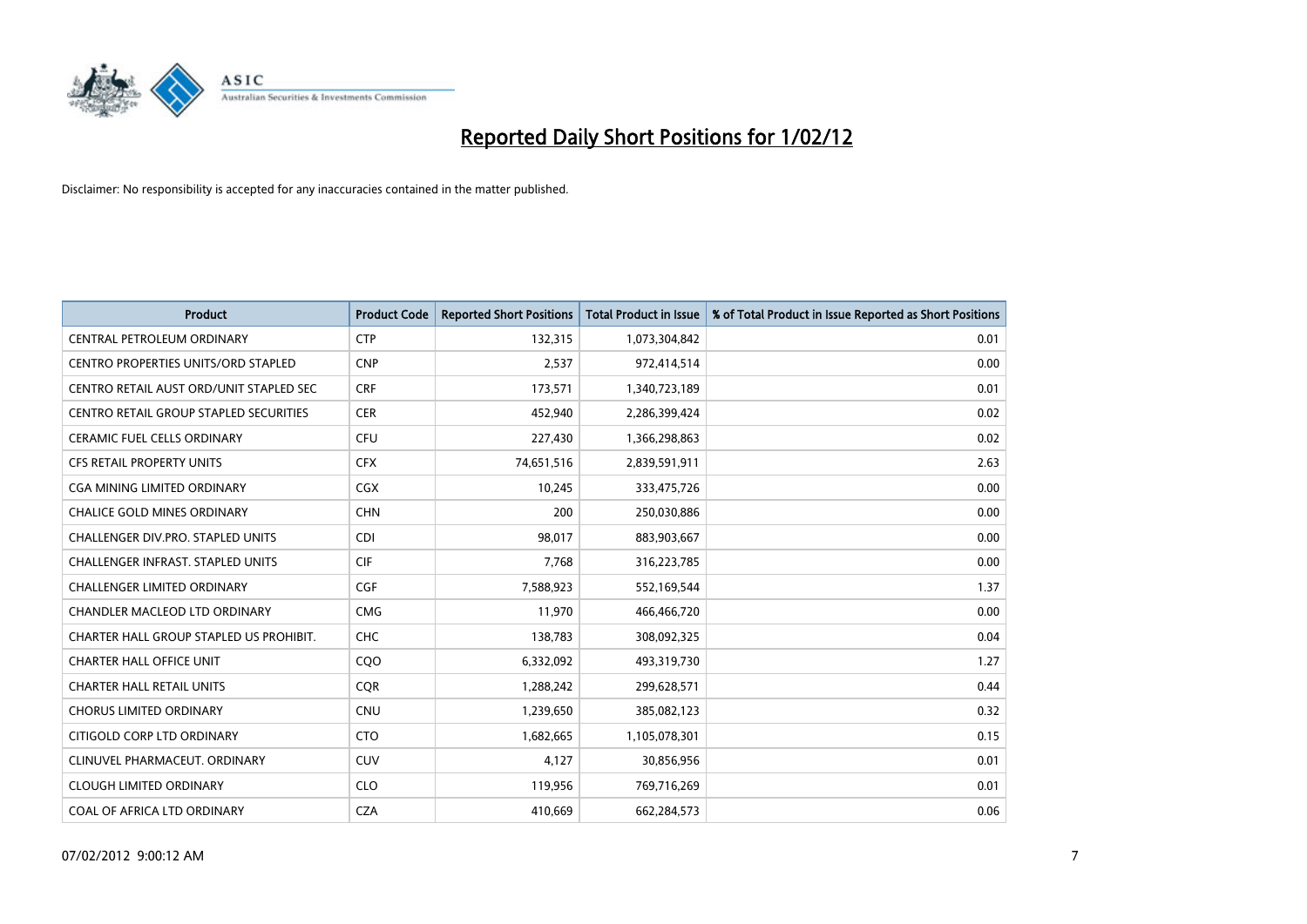

| <b>Product</b>                          | <b>Product Code</b> | <b>Reported Short Positions</b> | <b>Total Product in Issue</b> | % of Total Product in Issue Reported as Short Positions |
|-----------------------------------------|---------------------|---------------------------------|-------------------------------|---------------------------------------------------------|
| <b>COALSPUR MINES LTD ORDINARY</b>      | <b>CPL</b>          | 1,569,150                       | 579,768,744                   | 0.26                                                    |
| COCA-COLA AMATIL ORDINARY               | <b>CCL</b>          | 11,360,732                      | 759,567,552                   | 1.49                                                    |
| <b>COCHLEAR LIMITED ORDINARY</b>        | <b>COH</b>          | 4,986,071                       | 56,902,433                    | 8.73                                                    |
| <b>COCKATOO COAL ORDINARY</b>           | COK                 | 8,073,832                       | 1,016,196,908                 | 0.78                                                    |
| <b>COKAL LTD ORDINARY</b>               | <b>CKA</b>          | 393,315                         | 384,227,102                   | 0.10                                                    |
| <b>COLLINS FOODS LTD ORDINARY</b>       | <b>CKF</b>          | 34,926                          | 93,000,003                    | 0.04                                                    |
| COMMONWEALTH BANK, ORDINARY             | <b>CBA</b>          | 33,619,461                      | 1,581,280,593                 | 2.11                                                    |
| <b>COMMONWEALTH PROP ORDINARY UNITS</b> | <b>CPA</b>          | 25,668,930                      | 2,458,123,552                 | 1.04                                                    |
| <b>COMPASS RESOURCES ORDINARY</b>       | <b>CMR</b>          | 115,000                         | 1,403,744,100                 | 0.00                                                    |
| <b>COMPUTERSHARE LTD ORDINARY</b>       | <b>CPU</b>          | 7,386,096                       | 555,664,059                   | 1.31                                                    |
| CONSOLIDATED MEDIA. ORDINARY            | <b>CMI</b>          | 1,117,789                       | 561,834,996                   | 0.18                                                    |
| CONTANGO MICROCAP ORDINARY              | <b>CTN</b>          | 7,500                           | 147,467,406                   | 0.01                                                    |
| CONTINENTAL COAL LTD ORDINARY           | <b>CCC</b>          | 84,888                          | 399,224,054                   | 0.02                                                    |
| <b>COOPER ENERGY LTD ORDINARY</b>       | <b>COE</b>          | 418,081                         | 292,791,528                   | 0.14                                                    |
| <b>COPPER STRIKE LTD ORDINARY</b>       | <b>CSE</b>          | 714                             | 129,455,571                   | 0.00                                                    |
| <b>CORDLIFE LIMITED ORDINARY</b>        | CBB                 |                                 | 150,887,354                   | 0.00                                                    |
| <b>CREDIT CORP GROUP ORDINARY</b>       | <b>CCP</b>          | 4,756                           | 45,571,114                    | 0.01                                                    |
| <b>CROMWELL PROP STAPLED SECURITIES</b> | <b>CMW</b>          | 156,748                         | 1,113,061,036                 | 0.01                                                    |
| <b>CROWN LIMITED ORDINARY</b>           | <b>CWN</b>          | 3,179,550                       | 728,394,185                   | 0.44                                                    |
| <b>CSG LIMITED ORDINARY</b>             | CSV                 | 608,721                         | 282,567,499                   | 0.21                                                    |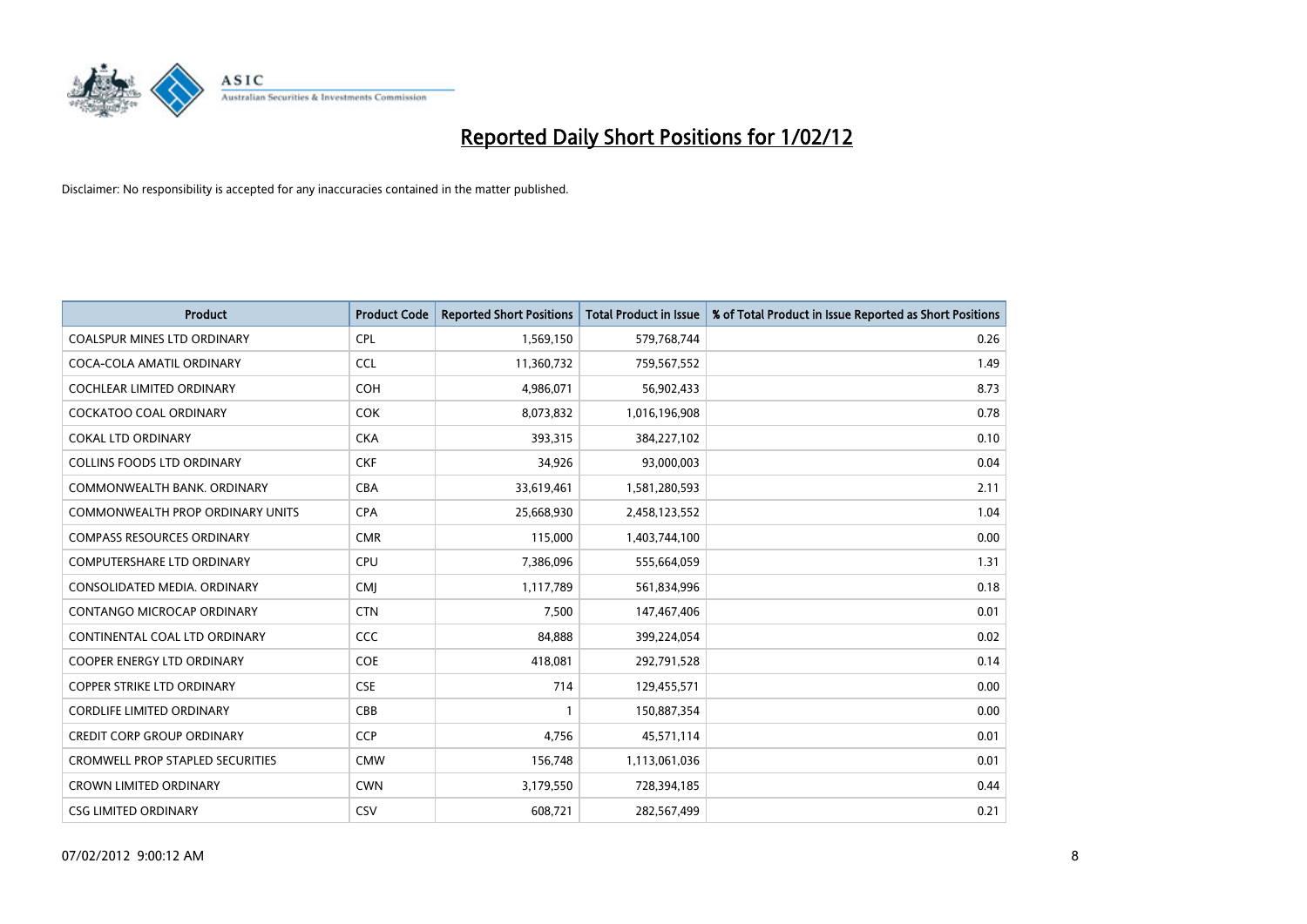

| <b>Product</b>                       | <b>Product Code</b> | <b>Reported Short Positions</b> | <b>Total Product in Issue</b> | % of Total Product in Issue Reported as Short Positions |
|--------------------------------------|---------------------|---------------------------------|-------------------------------|---------------------------------------------------------|
| <b>CSL LIMITED ORDINARY</b>          | <b>CSL</b>          | 5,984,074                       | 519,362,361                   | 1.12                                                    |
| <b>CSR LIMITED ORDINARY</b>          | <b>CSR</b>          | 21,829,864                      | 506,000,315                   | 4.29                                                    |
| <b>CUDECO LIMITED ORDINARY</b>       | CDU                 | 2,707,770                       | 160,018,572                   | 1.67                                                    |
| <b>CUSTOMERS LIMITED ORDINARY</b>    | <b>CUS</b>          | 22,213                          | 134,869,357                   | 0.01                                                    |
| DART ENERGY LTD ORDINARY             | <b>DTE</b>          | 6,622,054                       | 734,931,470                   | 0.91                                                    |
| DAVID JONES LIMITED ORDINARY         | <b>DJS</b>          | 58,130,004                      | 524,940,325                   | 11.06                                                   |
| <b>DECMIL GROUP LIMITED ORDINARY</b> | <b>DCG</b>          | 195,742                         | 165,692,757                   | 0.11                                                    |
| DEEP YELLOW LIMITED ORDINARY         | <b>DYL</b>          | 753                             | 1,128,736,403                 | 0.00                                                    |
| DEVINE LIMITED ORDINARY              | <b>DVN</b>          | 1,011                           | 158,730,556                   | 0.00                                                    |
| DEXUS PROPERTY GROUP STAPLED UNITS   | <b>DXS</b>          | 27,113,020                      | 4,839,024,176                 | 0.55                                                    |
| DISCOVERY METALS LTD ORDINARY        | <b>DML</b>          | 8,701,124                       | 442,128,231                   | 1.98                                                    |
| DOMINO PIZZA ENTERPR ORDINARY        | <b>DMP</b>          | 37,192                          | 69,174,674                    | 0.05                                                    |
| DOWNER EDI LIMITED ORDINARY          | <b>DOW</b>          | 6,107,459                       | 429,100,296                   | 1.42                                                    |
| DRILLSEARCH ENERGY ORDINARY          | <b>DLS</b>          | 102,983                         | 305,176,742                   | 0.03                                                    |
| DUET GROUP STAPLED US PROHIBIT.      | <b>DUE</b>          | 13,089,719                      | 1,091,628,341                 | 1.18                                                    |
| DULUXGROUP LIMITED ORDINARY          | <b>DLX</b>          | 9,870,975                       | 367,456,259                   | 2.66                                                    |
| ECHO ENTERTAINMENT ORDINARY          | EGP                 | 5,273,758                       | 688,019,737                   | 0.76                                                    |
| ELDERS LIMITED ORDINARY              | <b>ELD</b>          | 15,282,645                      | 448,598,480                   | 3.40                                                    |
| ELDORADO GOLD CORP CDI 1:1           | EAU                 | 37,867                          | 9,209,510                     | 0.40                                                    |
| ELEMENTAL MINERALS ORDINARY          | <b>ELM</b>          | 244,498                         | 229,037,236                   | 0.10                                                    |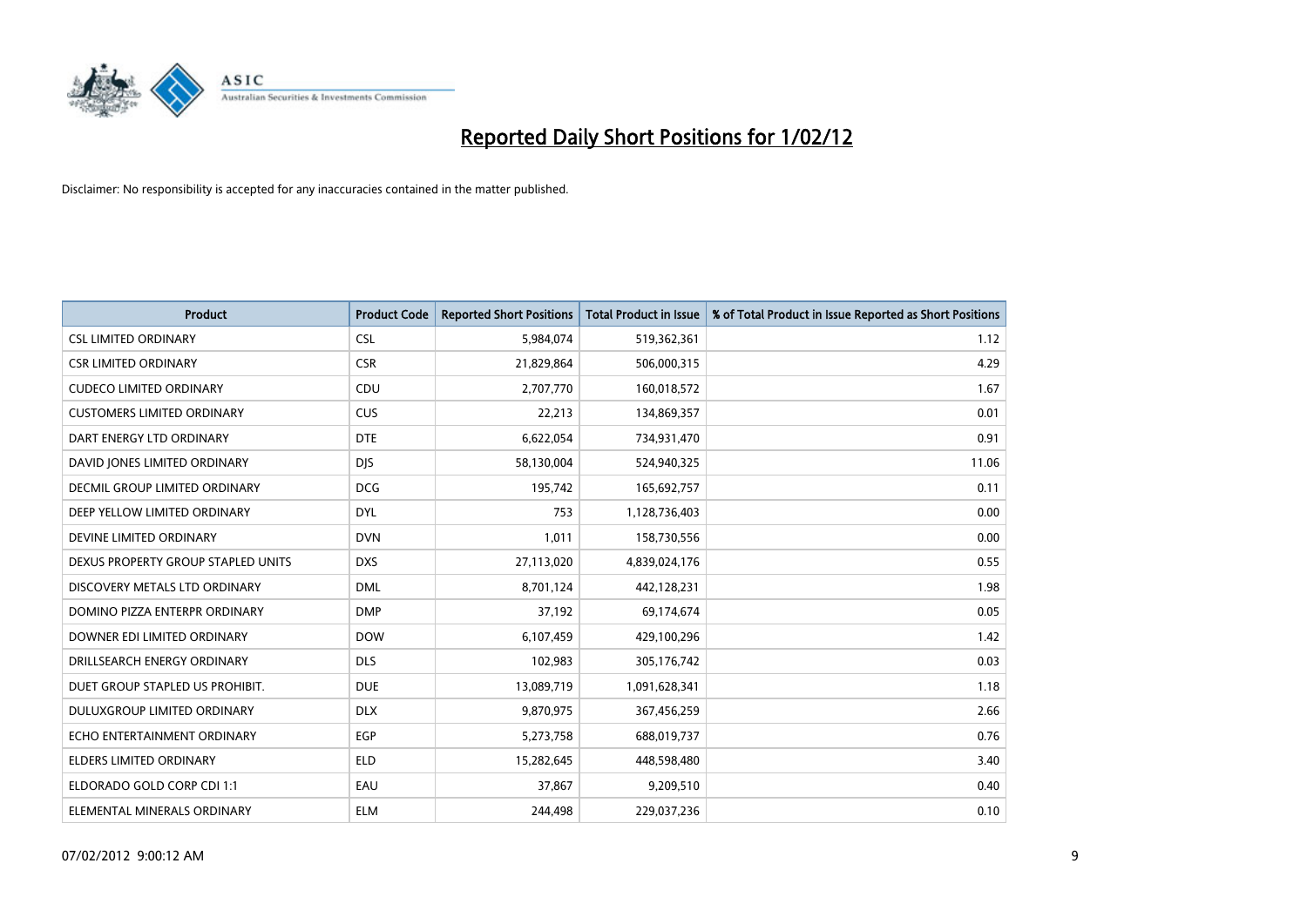

| <b>Product</b>                        | <b>Product Code</b> | <b>Reported Short Positions</b> | <b>Total Product in Issue</b> | % of Total Product in Issue Reported as Short Positions |
|---------------------------------------|---------------------|---------------------------------|-------------------------------|---------------------------------------------------------|
| ELEMENTOS LIMITED ORDINARY            | <b>ELT</b>          | 16                              | 82,383,526                    | 0.00                                                    |
| ELIXIR PETROLEUM LTD ORDINARY         | <b>EXR</b>          | 324,400                         | 217,288,472                   | 0.15                                                    |
| <b>EMECO HOLDINGS ORDINARY</b>        | <b>EHL</b>          | 900,254                         | 631,237,586                   | 0.15                                                    |
| <b>ENDEAVOUR MIN CORP CDI 1:1</b>     | <b>EVR</b>          | 22,931                          | 123,748,715                   | 0.01                                                    |
| <b>ENERGY RESOURCES ORDINARY 'A'</b>  | ERA                 | 5,252,691                       | 517,725,062                   | 1.01                                                    |
| <b>ENERGY WORLD CORPOR, ORDINARY</b>  | <b>EWC</b>          | 21,081,841                      | 1,734,166,672                 | 1.22                                                    |
| <b>ENTEK ENERGY LTD ORDINARY</b>      | ETE                 | 489,903                         | 510,657,387                   | 0.10                                                    |
| ENTELLECT LIMITED ORDINARY            | <b>ESN</b>          | 464,050                         | 985,337,932                   | 0.05                                                    |
| <b>ENVESTRA LIMITED ORDINARY</b>      | <b>ENV</b>          | 1,057,246                       | 1,547,890,032                 | 0.07                                                    |
| EQUATORIAL RES LTD ORDINARY           | EQX                 | 19,745                          | 114,348,553                   | 0.02                                                    |
| EVOLUTION MINING LTD ORDINARY         | <b>EVN</b>          | 630,540                         | 700,995,107                   | 0.08                                                    |
| <b>EXCO RESOURCES LTD ORDINARY</b>    | EXS                 | 11,460                          | 356,044,187                   | 0.00                                                    |
| EXOMA ENERGY LIMITED ORDINARY         | <b>EXE</b>          | 281,678                         | 417,357,759                   | 0.07                                                    |
| <b>EXTRACT RESOURCES ORDINARY</b>     | <b>EXT</b>          | 790,891                         | 251,159,163                   | 0.30                                                    |
| FAIRFAX MEDIA LTD ORDINARY            | <b>FXJ</b>          | 274,634,084                     | 2,351,955,725                 | 11.71                                                   |
| FANTASTIC HOLDINGS ORDINARY           | <b>FAN</b>          | 1,220                           | 102,739,538                   | 0.00                                                    |
| FAR LTD ORDINARY                      | <b>FAR</b>          | 21,000,000                      | 2,150,080,157                 | 0.98                                                    |
| FISHER & PAYKEL APP. ORDINARY         | <b>FPA</b>          | 18,298                          | 724,235,162                   | 0.00                                                    |
| FISHER & PAYKEL H. ORDINARY           | <b>FPH</b>          | 49,999                          | 530,053,399                   | 0.01                                                    |
| FKP PROPERTY GROUP STAPLED SECURITIES | <b>FKP</b>          | 27,520,454                      | 1,197,968,723                 | 2.29                                                    |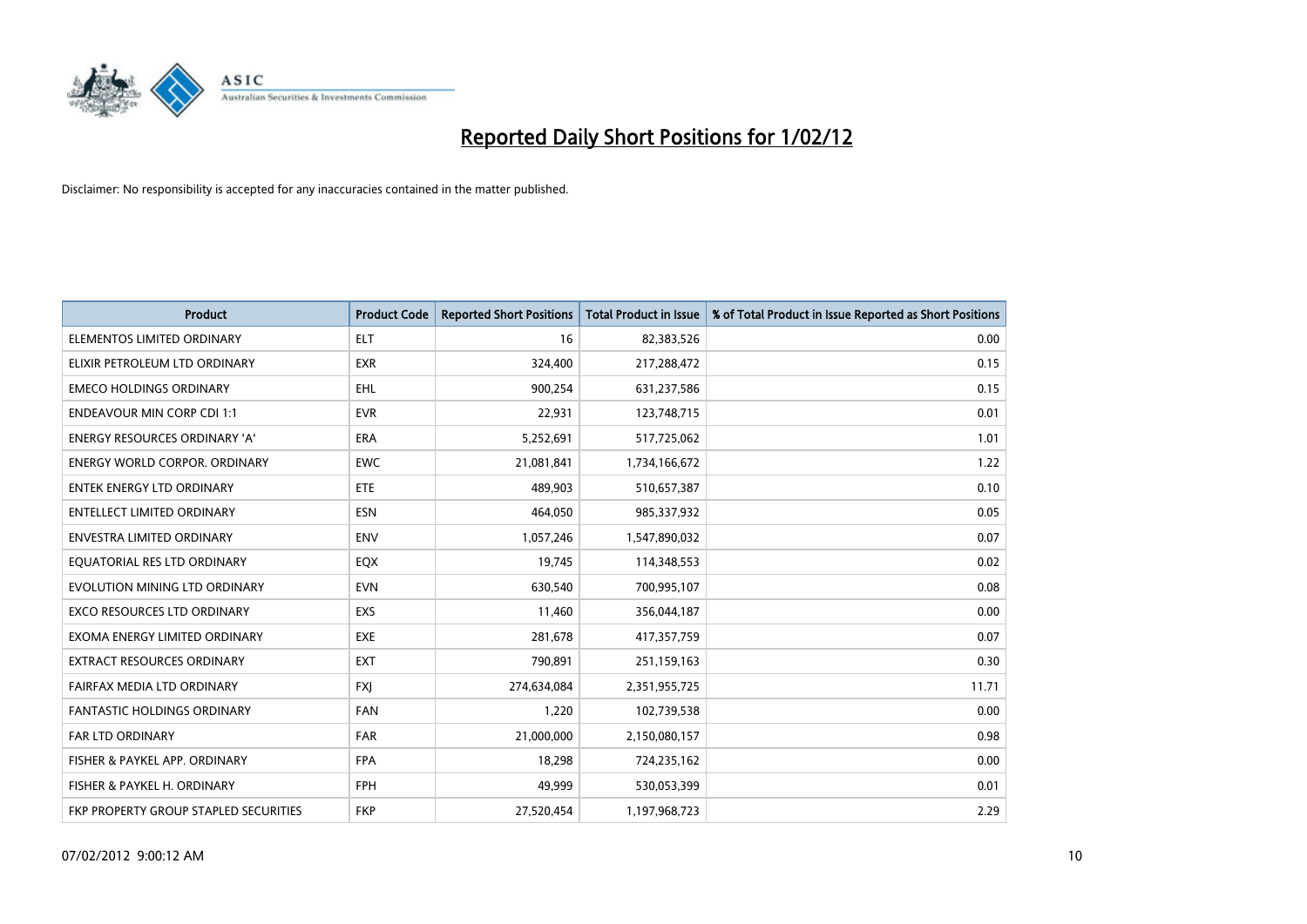

| <b>Product</b>                       | <b>Product Code</b> | <b>Reported Short Positions</b> | <b>Total Product in Issue</b> | % of Total Product in Issue Reported as Short Positions |
|--------------------------------------|---------------------|---------------------------------|-------------------------------|---------------------------------------------------------|
| FLEETWOOD CORP ORDINARY              | <b>FWD</b>          | 238,284                         | 58,850,214                    | 0.40                                                    |
| FLETCHER BUILDING ORDINARY           | <b>FBU</b>          | 11,260,624                      | 680,739,504                   | 1.67                                                    |
| FLEXIGROUP LIMITED ORDINARY          | <b>FXL</b>          | 60,617                          | 279,268,329                   | 0.02                                                    |
| <b>FLIGHT CENTRE ORDINARY</b>        | <b>FLT</b>          | 9,462,191                       | 100,005,264                   | 9.44                                                    |
| FLINDERS MINES LTD ORDINARY          | <b>FMS</b>          | 32,309,946                      | 1,821,300,404                 | 1.78                                                    |
| <b>FOCUS MINERALS LTD ORDINARY</b>   | <b>FML</b>          | 684,532                         | 4,320,773,701                 | 0.01                                                    |
| <b>FORGE GROUP LIMITED ORDINARY</b>  | FGE                 | 114,065                         | 83,469,014                    | 0.13                                                    |
| FORTE ENERGY NL ORDINARY             | FTE                 | 2,667,039                       | 695,589,311                   | 0.38                                                    |
| FORTESCUE METALS GRP ORDINARY        | <b>FMG</b>          | 54,080,531                      | 3,113,798,659                 | 1.70                                                    |
| <b>FUNTASTIC LIMITED ORDINARY</b>    | <b>FUN</b>          | 322,528                         | 347,956,819                   | 0.09                                                    |
| <b>G.U.D. HOLDINGS ORDINARY</b>      | GUD                 | 481,596                         | 70,107,387                    | 0.68                                                    |
| <b>GALAXY RESOURCES ORDINARY</b>     | GXY                 | 2,786,192                       | 323,327,000                   | 0.84                                                    |
| <b>GEODYNAMICS LIMITED ORDINARY</b>  | GDY                 | 34,523                          | 363,690,627                   | 0.01                                                    |
| <b>GINDALBIE METALS LTD ORDINARY</b> | GBG                 | 29,714,667                      | 1,247,487,454                 | 2.40                                                    |
| <b>GLOBAL MINING ORDINARY</b>        | <b>GMI</b>          | 8,951                           | 181,898,994                   | 0.00                                                    |
| <b>GLOUCESTER COAL ORDINARY</b>      | GCL                 | 595,856                         | 202,905,967                   | 0.29                                                    |
| <b>GME RESOURCES LTD ORDINARY</b>    | <b>GME</b>          | 800                             | 322,635,902                   | 0.00                                                    |
| <b>GOLD ROAD RES LTD ORDINARY</b>    | GOR                 | 4,951                           | 389,950,665                   | 0.00                                                    |
| <b>GOLDEN WEST RESOURCE ORDINARY</b> | <b>GWR</b>          | 1,617                           | 192,142,447                   | 0.00                                                    |
| <b>GOODMAN FIELDER. ORDINARY</b>     | GFF                 | 86,863,612                      | 1,955,559,207                 | 4.44                                                    |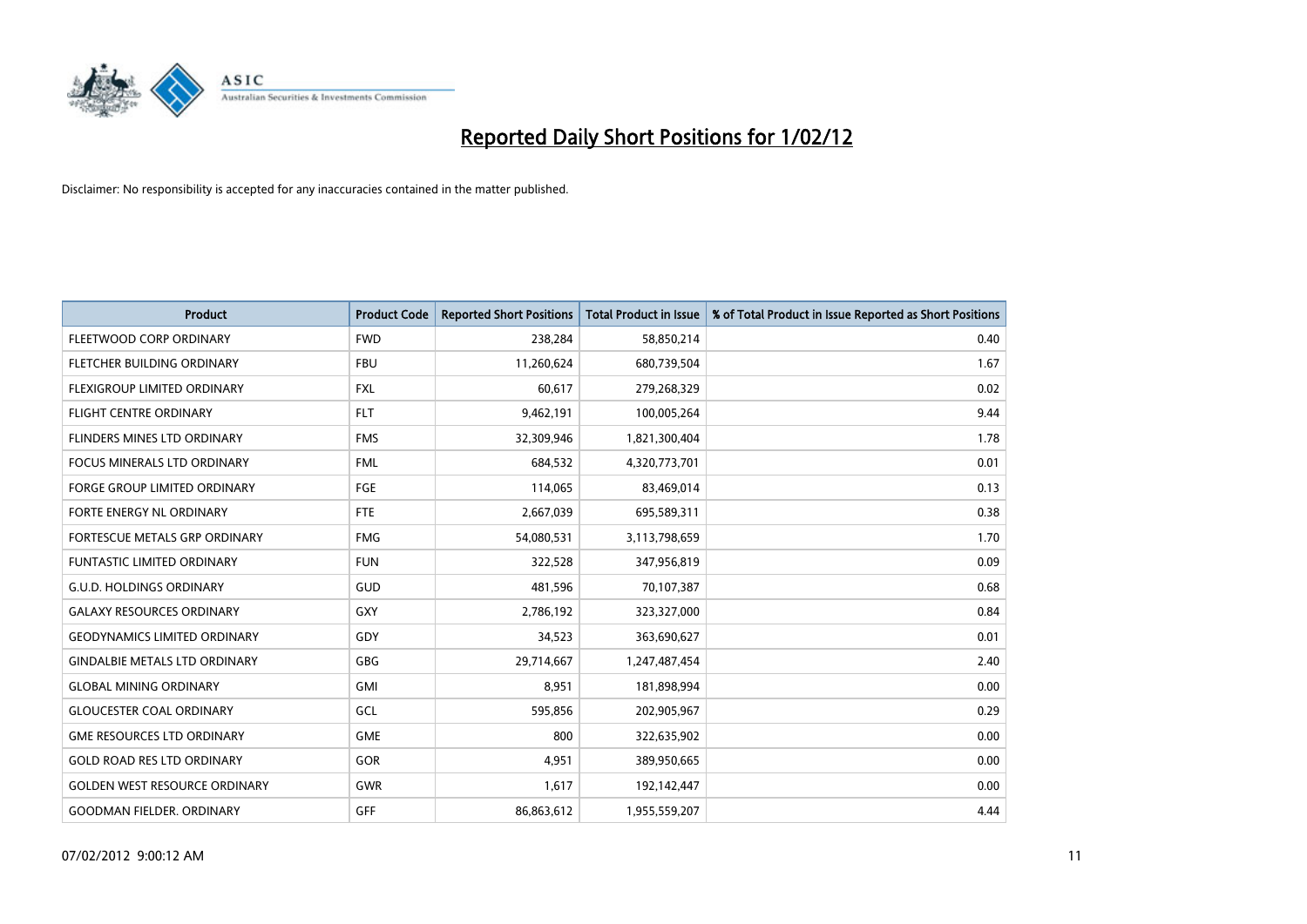

| <b>Product</b>                                   | <b>Product Code</b> | <b>Reported Short Positions</b> | <b>Total Product in Issue</b> | % of Total Product in Issue Reported as Short Positions |
|--------------------------------------------------|---------------------|---------------------------------|-------------------------------|---------------------------------------------------------|
| <b>GOODMAN GROUP STAPLED US PROHIBIT.</b>        | <b>GMG</b>          | 32,583,279                      | 7,699,816,741                 | 0.41                                                    |
| <b>GPT GROUP STAPLED SEC.</b>                    | <b>GPT</b>          | 17,514,571                      | 1,812,767,108                 | 0.95                                                    |
| <b>GRAINCORP LIMITED A CLASS ORDINARY</b>        | <b>GNC</b>          | 680,974                         | 198,318,900                   | 0.34                                                    |
| <b>GRANGE RESOURCES, ORDINARY</b>                | <b>GRR</b>          | 133,561                         | 1,154,359,727                 | 0.00                                                    |
| <b>GREENCAP LIMITED ORDINARY</b>                 | GCG                 | 1                               | 262,515,385                   | 0.00                                                    |
| <b>GREENLAND MIN EN LTD ORDINARY</b>             | GGG                 | 3,287,303                       | 416,390,488                   | 0.77                                                    |
| <b>GROWTHPOINT PROPERTY ORD/UNIT STAPLED SEC</b> | GOZ                 | 100,000                         | 291,904,374                   | 0.03                                                    |
| <b>GRYPHON MINERALS LTD ORDINARY</b>             | GRY                 | 1,334,067                       | 348,164,983                   | 0.39                                                    |
| <b>GUILDFORD COAL LTD ORDINARY</b>               | <b>GUF</b>          | 3,019,356                       | 239,649,486                   | 1.26                                                    |
| <b>GUINNESS PEAT GROUP. CDI 1:1</b>              | <b>GPG</b>          | 100,054                         | 282,039,580                   | 0.04                                                    |
| <b>GUNNS LIMITED ORDINARY</b>                    | <b>GNS</b>          | 45,516,730                      | 848,401,559                   | 5.35                                                    |
| <b>GWA GROUP LTD ORDINARY</b>                    | GWA                 | 11,761,594                      | 301,525,014                   | 3.89                                                    |
| HARVEY NORMAN ORDINARY                           | <b>HVN</b>          | 66,911,002                      | 1,062,316,784                 | 6.29                                                    |
| HASTIE GROUP LIMITED ORDINARY                    | <b>HST</b>          | 232,234                         | 137,353,504                   | 0.16                                                    |
| HASTINGS DIVERSIFIED STAPLED SECURITY            | <b>HDF</b>          | 2,003,242                       | 530,001,072                   | 0.37                                                    |
| HAVILAH RESOURCES NL ORDINARY                    | <b>HAV</b>          | 60,177                          | 101,311,223                   | 0.06                                                    |
| HEARTWARE INT INC CDI 35:1                       | <b>HIN</b>          | 272,008                         | 43,772,855                    | 0.62                                                    |
| <b>HENDERSON GROUP CDI 1:1</b>                   | <b>HGG</b>          | 11,999,039                      | 666,703,844                   | 1.79                                                    |
| HFA HOLDINGS LIMITED ORDINARY                    | <b>HFA</b>          | 16,273                          | 117,332,831                   | 0.01                                                    |
| <b>HIGHLANDS PACIFIC ORDINARY</b>                | <b>HIG</b>          | 2,459,484                       | 686,082,148                   | 0.36                                                    |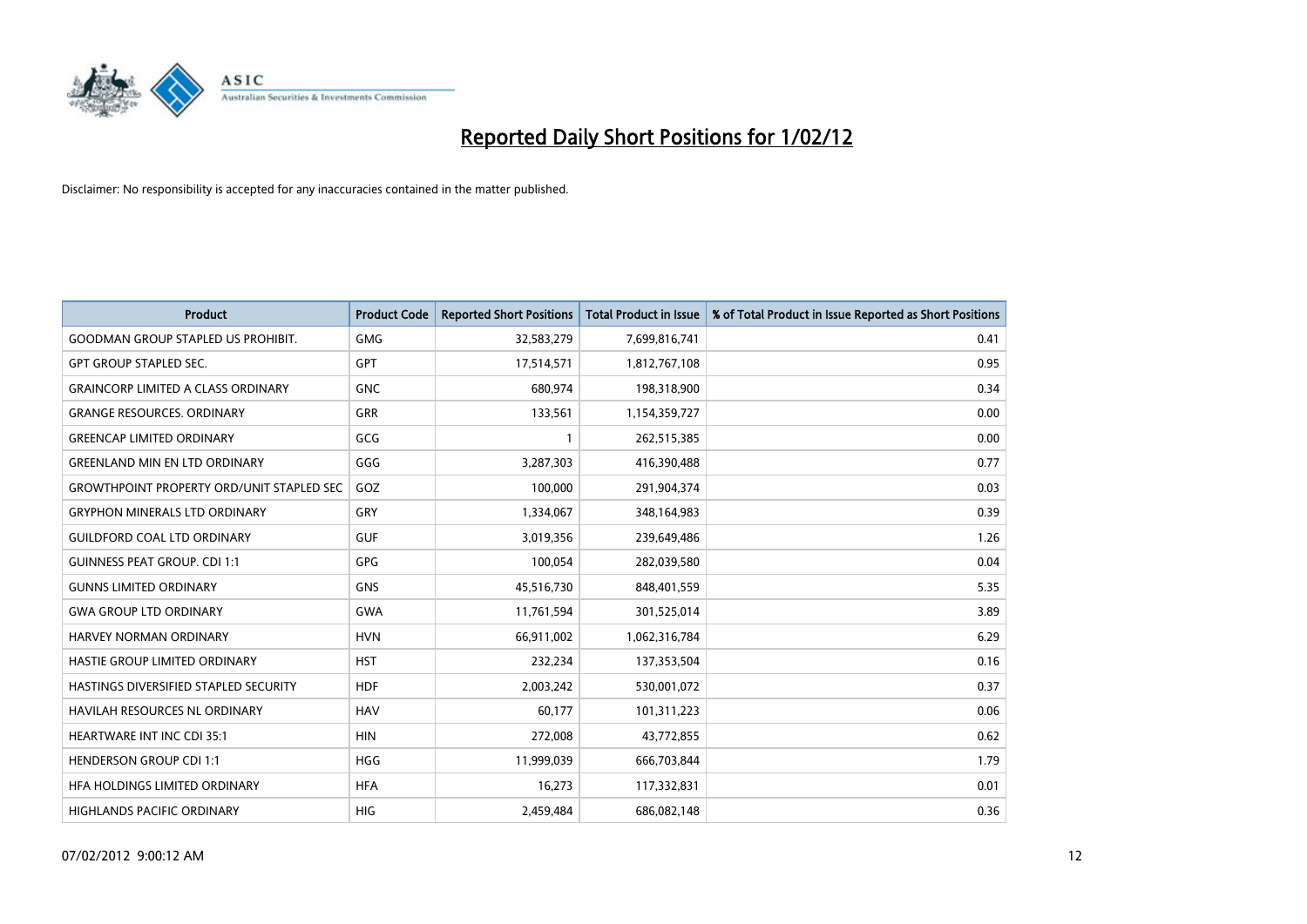

| <b>Product</b>                                | <b>Product Code</b> | <b>Reported Short Positions</b> | <b>Total Product in Issue</b> | % of Total Product in Issue Reported as Short Positions |
|-----------------------------------------------|---------------------|---------------------------------|-------------------------------|---------------------------------------------------------|
| HILLGROVE RES LTD ORDINARY                    | <b>HGO</b>          | 7,000,614                       | 793,698,575                   | 0.88                                                    |
| HILLS HOLDINGS LTD ORDINARY                   | HIL                 | 3,817,872                       | 246,349,244                   | 1.55                                                    |
| HORIZON OIL LIMITED ORDINARY                  | <b>HZN</b>          | 23,653,814                      | 1,130,811,515                 | 2.08                                                    |
| <b>ICON ENERGY LIMITED ORDINARY</b>           | <b>ICN</b>          | 4,130                           | 469,301,394                   | 0.00                                                    |
| <b>IINET LIMITED ORDINARY</b>                 | <b>IIN</b>          | 122,512                         | 148,896,183                   | 0.08                                                    |
| <b>ILUKA RESOURCES ORDINARY</b>               | <b>ILU</b>          | 18,116,173                      | 418,700,517                   | 4.30                                                    |
| <b>IMDEX LIMITED ORDINARY</b>                 | <b>IMD</b>          | 910,863                         | 205,055,435                   | 0.44                                                    |
| IMF (AUSTRALIA) LTD ORDINARY                  | <b>IMF</b>          | 330,444                         | 123,828,193                   | 0.26                                                    |
| <b>IMX RESOURCES LTD ORDINARY</b>             | <b>IXR</b>          | 20,000                          | 262,612,803                   | 0.01                                                    |
| <b>INCITEC PIVOT ORDINARY</b>                 | <b>IPL</b>          | 5,067,313                       | 1,628,730,107                 | 0.29                                                    |
| INDEPENDENCE GROUP ORDINARY                   | <b>IGO</b>          | 6,357,979                       | 232,525,035                   | 2.74                                                    |
| <b>INDOPHIL RESOURCES ORDINARY</b>            | <b>IRN</b>          | 1,078,679                       | 1,062,104,527                 | 0.09                                                    |
| <b>INDUSTREA LIMITED ORDINARY</b>             | <b>IDL</b>          | 1,088,610                       | 368,992,435                   | 0.30                                                    |
| <b>INFIGEN ENERGY STAPLED SECURITIES</b>      | <b>IFN</b>          | 4,961,579                       | 762,265,972                   | 0.67                                                    |
| ING RE COM GROUP STAPLED SECURITIES           | ILF.                | 3,583                           | 441,029,194                   | 0.00                                                    |
| <b>INSURANCE AUSTRALIA ORDINARY</b>           | IAG                 | 7,598,653                       | 2,079,034,021                 | 0.34                                                    |
| INTEGRA MINING LTD. ORDINARY                  | <b>IGR</b>          | 4,708,414                       | 846,293,881                   | 0.56                                                    |
| <b>INTREPID MINES ORDINARY</b>                | <b>IAU</b>          | 3,427,823                       | 523,827,541                   | 0.67                                                    |
| <b>INVESTA OFFICE FUND STAPLED SECURITIES</b> | <b>IOF</b>          | 9,300,226                       | 2,657,463,999                 | 0.34                                                    |
| <b>INVOCARE LIMITED ORDINARY</b>              | <b>IVC</b>          | 1,907,550                       | 110,030,298                   | 1.73                                                    |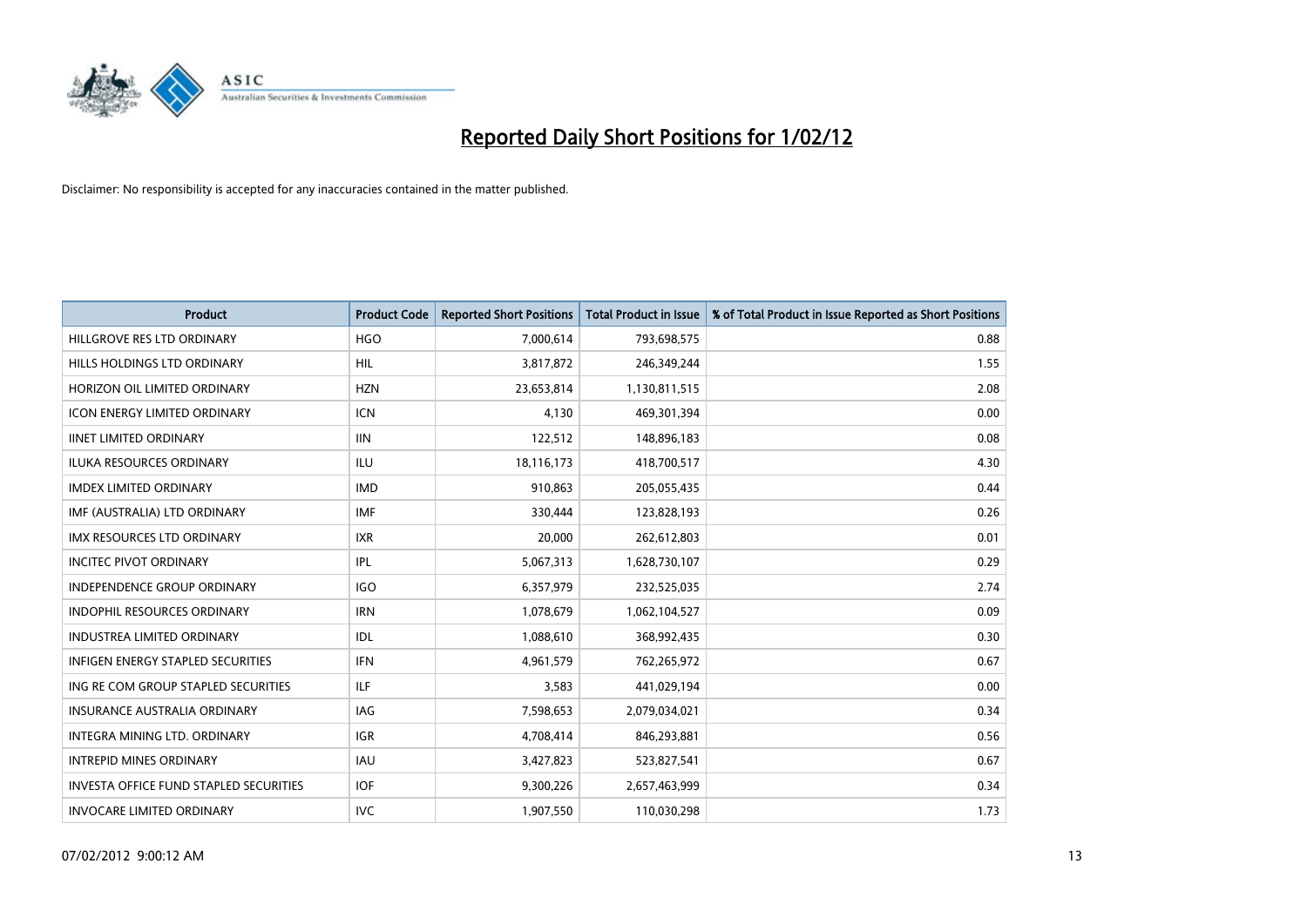

| <b>Product</b>                            | <b>Product Code</b> | <b>Reported Short Positions</b> | <b>Total Product in Issue</b> | % of Total Product in Issue Reported as Short Positions |
|-------------------------------------------|---------------------|---------------------------------|-------------------------------|---------------------------------------------------------|
| <b>ION LIMITED ORDINARY</b>               | <b>ION</b>          | 164,453                         | 256,365,105                   | 0.06                                                    |
| <b>IOOF HOLDINGS LTD ORDINARY</b>         | IFL                 | 737,074                         | 229,794,395                   | 0.31                                                    |
| <b>IRESS MARKET TECH. ORDINARY</b>        | <b>IRE</b>          | 1,528,007                       | 127,036,010                   | 1.21                                                    |
| <b>IRON ORE HOLDINGS ORDINARY</b>         | <b>IOH</b>          | 14,525                          | 166,087,005                   | 0.01                                                    |
| ISHARES MSCI AUS 200 ISHARES MSCI AUS 200 | IOZ                 | 74,090                          | 2,927,373                     | 2.53                                                    |
| ISHARES S&P HIGH DIV ISHARES S&P HIGH DIV | <b>IHD</b>          | 75,280                          | 2,503,027                     | 3.01                                                    |
| ISHARES SMALL ORDS ISHARES SMALL ORDS     | <b>ISO</b>          | 914,555                         | 5,403,165                     | 16.93                                                   |
| <b>IVANHOE AUSTRALIA ORDINARY</b>         | <b>IVA</b>          | 2,170,124                       | 552,385,295                   | 0.39                                                    |
| JAMES HARDIE INDUST CHESS DEPOSITARY INT  | <b>IHX</b>          | 17,095,915                      | 435,746,077                   | 3.92                                                    |
| <b>JAMESON RESOURCES ORDINARY</b>         | <b>JAL</b>          | 1,600,000                       | 142,001,227                   | 1.13                                                    |
| <b>JB HI-FI LIMITED ORDINARY</b>          | <b>JBH</b>          | 22,488,024                      | 98,833,643                    | 22.76                                                   |
| <b>JUPITER MINES ORDINARY</b>             | <b>IMS</b>          | 634                             | 1,806,834,044                 | 0.00                                                    |
| <b>KAGARA LTD ORDINARY</b>                | <b>KZL</b>          | 14,442,516                      | 798,953,117                   | 1.80                                                    |
| KANGAROO RES LTD ORDINARY                 | <b>KRL</b>          | 2,435                           | 3,434,430,012                 | 0.00                                                    |
| KAROON GAS AUSTRALIA ORDINARY             | <b>KAR</b>          | 2,620,911                       | 221,420,769                   | 1.18                                                    |
| KATHMANDU HOLD LTD ORDINARY               | <b>KMD</b>          | 1,272,199                       | 200,000,000                   | 0.63                                                    |
| <b>KBL MINING LIMITED ORDINARY</b>        | KBL                 | 1,820                           | 178,264,362                   | 0.00                                                    |
| <b>KEYBRIDGE CAPITAL ORDINARY</b>         | <b>KBC</b>          | 6,000                           | 172,070,564                   | 0.00                                                    |
| KINGSGATE CONSOLID, ORDINARY              | <b>KCN</b>          | 3,841,693                       | 140,872,908                   | 2.71                                                    |
| KINGSROSE MINING LTD ORDINARY             | <b>KRM</b>          | 165,527                         | 272,629,553                   | 0.04                                                    |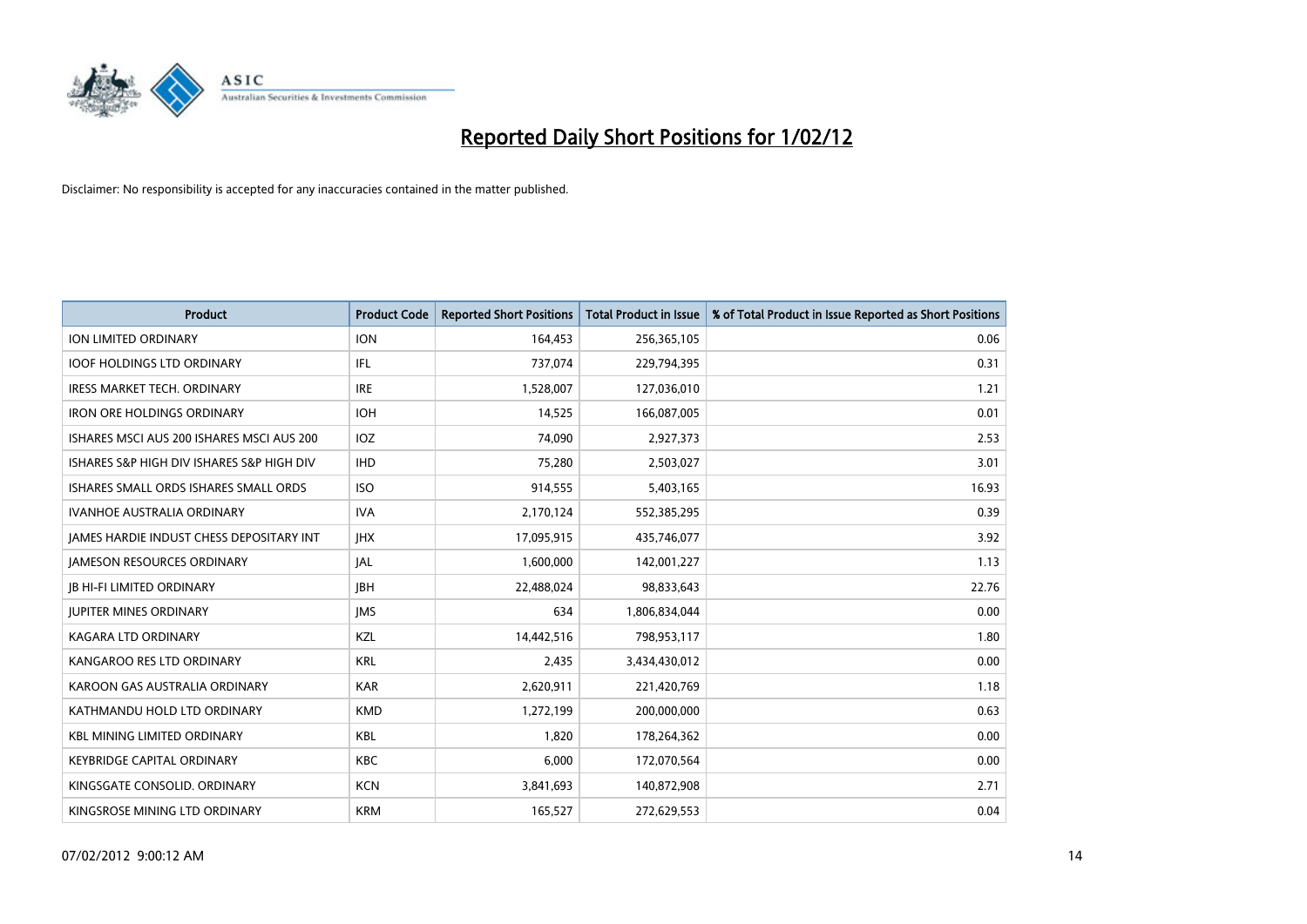

| <b>Product</b>                        | <b>Product Code</b> | <b>Reported Short Positions</b> | <b>Total Product in Issue</b> | % of Total Product in Issue Reported as Short Positions |
|---------------------------------------|---------------------|---------------------------------|-------------------------------|---------------------------------------------------------|
| LEIGHTON HOLDINGS ORDINARY            | LEI                 | 6,288,328                       | 337,087,596                   | 1.84                                                    |
| LEND LEASE GROUP UNIT/ORD STAPLED     | LLC                 | 1,896,397                       | 571,804,090                   | 0.31                                                    |
| LEYSHON RESOURCES ORDINARY            | LRL                 | 2,727                           | 246,525,724                   | 0.00                                                    |
| LINC ENERGY LTD ORDINARY              | <b>LNC</b>          | 15,478,513                      | 504,487,631                   | 3.07                                                    |
| LIQUEFIED NATURAL ORDINARY            | <b>LNG</b>          | 272,800                         | 267,699,015                   | 0.10                                                    |
| LYCOPODIUM LIMITED ORDINARY           | LYL                 | 465                             | 38,655,103                    | 0.00                                                    |
| LYNAS CORPORATION ORDINARY            | <b>LYC</b>          | 135,464,311                     | 1,713,846,913                 | 7.88                                                    |
| M2 TELECOMMUNICATION ORDINARY         | <b>MTU</b>          | 303,047                         | 124,493,385                   | 0.23                                                    |
| <b>MACMAHON HOLDINGS ORDINARY</b>     | <b>MAH</b>          | 2,592,788                       | 738,631,705                   | 0.35                                                    |
| MACO ATLAS ROADS GRP ORDINARY STAPLED | <b>MQA</b>          | 13,104,793                      | 464,279,594                   | 2.82                                                    |
| MACQUARIE GROUP LTD ORDINARY          | MQG                 | 8,627,585                       | 348,580,949                   | 2.46                                                    |
| MARENGO MINING ORDINARY               | <b>MGO</b>          | 39,850                          | 1,002,399,863                 | 0.00                                                    |
| <b>MATRIX C &amp; E LTD ORDINARY</b>  | <b>MCE</b>          | 694,259                         | 77,081,507                    | 0.90                                                    |
| MCMILLAN SHAKESPEARE ORDINARY         | <b>MMS</b>          | 94,042                          | 70,639,319                    | 0.13                                                    |
| MCPHERSON'S LTD ORDINARY              | <b>MCP</b>          | 15,360                          | 72,401,758                    | 0.02                                                    |
| MEDUSA MINING LTD ORDINARY            | <b>MML</b>          | 1,490,498                       | 188,903,911                   | 0.80                                                    |
| MELBOURNE IT LIMITED ORDINARY         | MLB                 | 146,142                         | 81,352,178                    | 0.18                                                    |
| MEO AUSTRALIA LTD ORDINARY            | <b>MEO</b>          | 8,578,997                       | 539,913,260                   | 1.59                                                    |
| MERMAID MARINE ORDINARY               | <b>MRM</b>          | 317,624                         | 217,833,136                   | 0.14                                                    |
| MESOBLAST LIMITED ORDINARY            | <b>MSB</b>          | 7,413,381                       | 282,288,361                   | 2.67                                                    |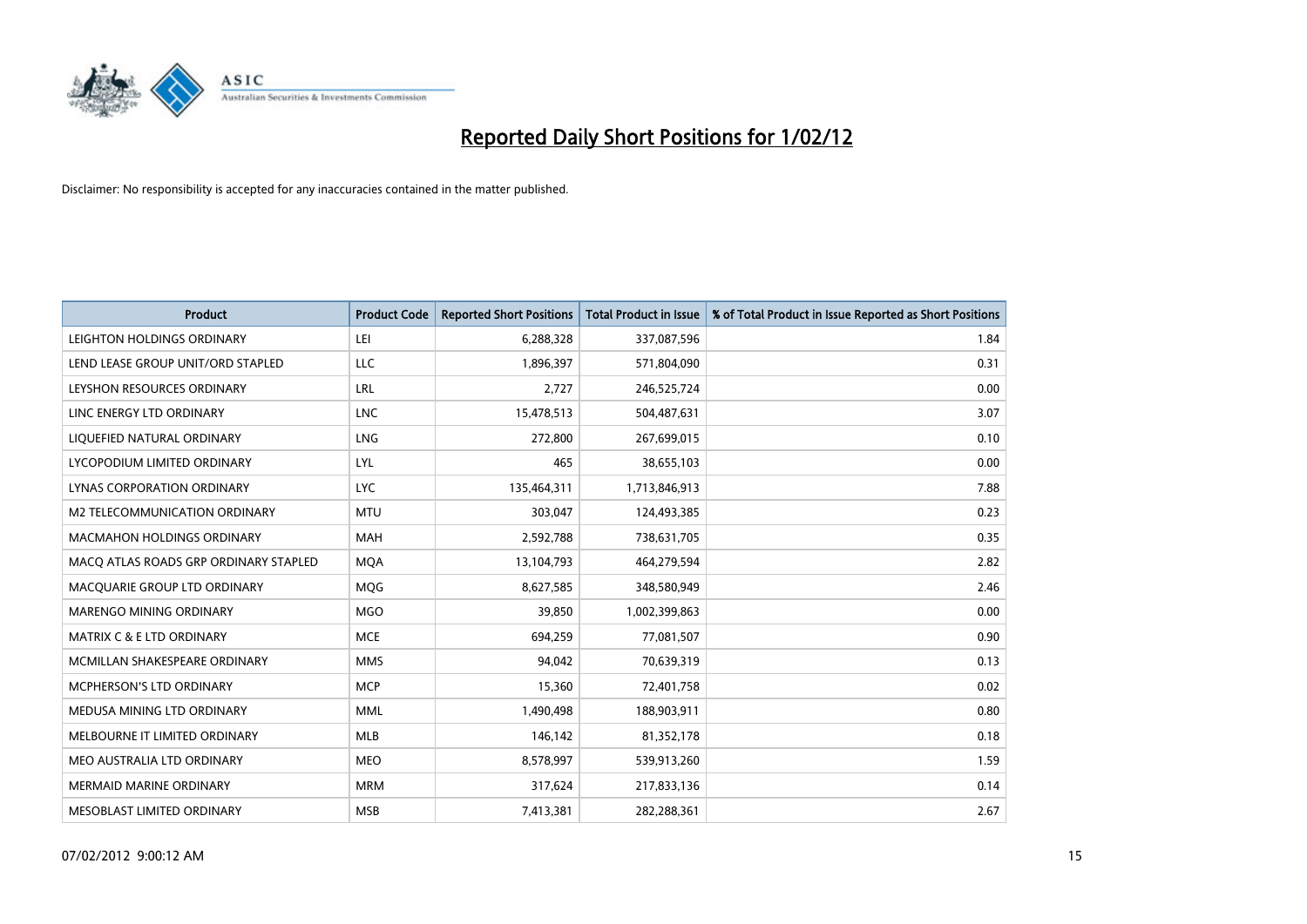

| <b>Product</b>                  | <b>Product Code</b> | <b>Reported Short Positions</b> | <b>Total Product in Issue</b> | % of Total Product in Issue Reported as Short Positions |
|---------------------------------|---------------------|---------------------------------|-------------------------------|---------------------------------------------------------|
| METALS X LIMITED ORDINARY       | <b>MLX</b>          | 658,376                         | 1,324,600,410                 | 0.06                                                    |
| METCASH LIMITED ORDINARY        | <b>MTS</b>          | 30,923,537                      | 771,345,864                   | 3.98                                                    |
| METGASCO LIMITED ORDINARY       | <b>MEL</b>          | 333,298                         | 338,592,672                   | 0.10                                                    |
| METMINCO LIMITED ORDINARY       | <b>MNC</b>          | 961,575                         | 1,749,541,573                 | 0.05                                                    |
| MHM METALS LIMITED ORDINARY     | <b>MHM</b>          | 64,942                          | 103,967,493                   | 0.06                                                    |
| MICLYN EXP OFFSHR ORDINARY      | <b>MIO</b>          | 19,297                          | 278,515,705                   | 0.01                                                    |
| MINCOR RESOURCES NL ORDINARY    | <b>MCR</b>          | 1,044,401                       | 195,818,871                   | 0.53                                                    |
| MINEMAKERS LIMITED ORDINARY     | <b>MAK</b>          | 29,053                          | 228,236,727                   | 0.01                                                    |
| MINERAL DEPOSITS ORDINARY       | <b>MDL</b>          | 139,407                         | 83,538,786                    | 0.17                                                    |
| MINERAL RESOURCES, ORDINARY     | <b>MIN</b>          | 829,626                         | 184,698,489                   | 0.44                                                    |
| MIRABELA NICKEL LTD ORDINARY    | <b>MBN</b>          | 11,686,519                      | 491,781,237                   | 2.38                                                    |
| MIRVAC GROUP STAPLED SECURITIES | <b>MGR</b>          | 17,271,626                      | 3,416,996,915                 | 0.49                                                    |
| MOLOPO ENERGY LTD ORDINARY      | <b>MPO</b>          | 875,408                         | 245,579,810                   | 0.35                                                    |
| MOLY MINES LIMITED ORDINARY     | <b>MOL</b>          | 115,093                         | 384,893,989                   | 0.03                                                    |
| MONADELPHOUS GROUP ORDINARY     | <b>MND</b>          | 1,631,822                       | 88,674,327                    | 1.84                                                    |
| MORTGAGE CHOICE LTD ORDINARY    | <b>MOC</b>          | 2,275,404                       | 119,948,255                   | 1.90                                                    |
| MOUNT GIBSON IRON ORDINARY      | <b>MGX</b>          | 5,829,079                       | 1,082,570,693                 | 0.53                                                    |
| MSF SUGAR LIMITED ORDINARY      | <b>MSF</b>          | 18,180                          | 69,248,422                    | 0.03                                                    |
| MULTIPLEX SITES SITES           | <b>MXUPA</b>        | 22                              | 4,500,000                     | 0.00                                                    |
| MURCHISON METALS LTD ORDINARY   | <b>MMX</b>          | 5,446,216                       | 444,447,777                   | 1.21                                                    |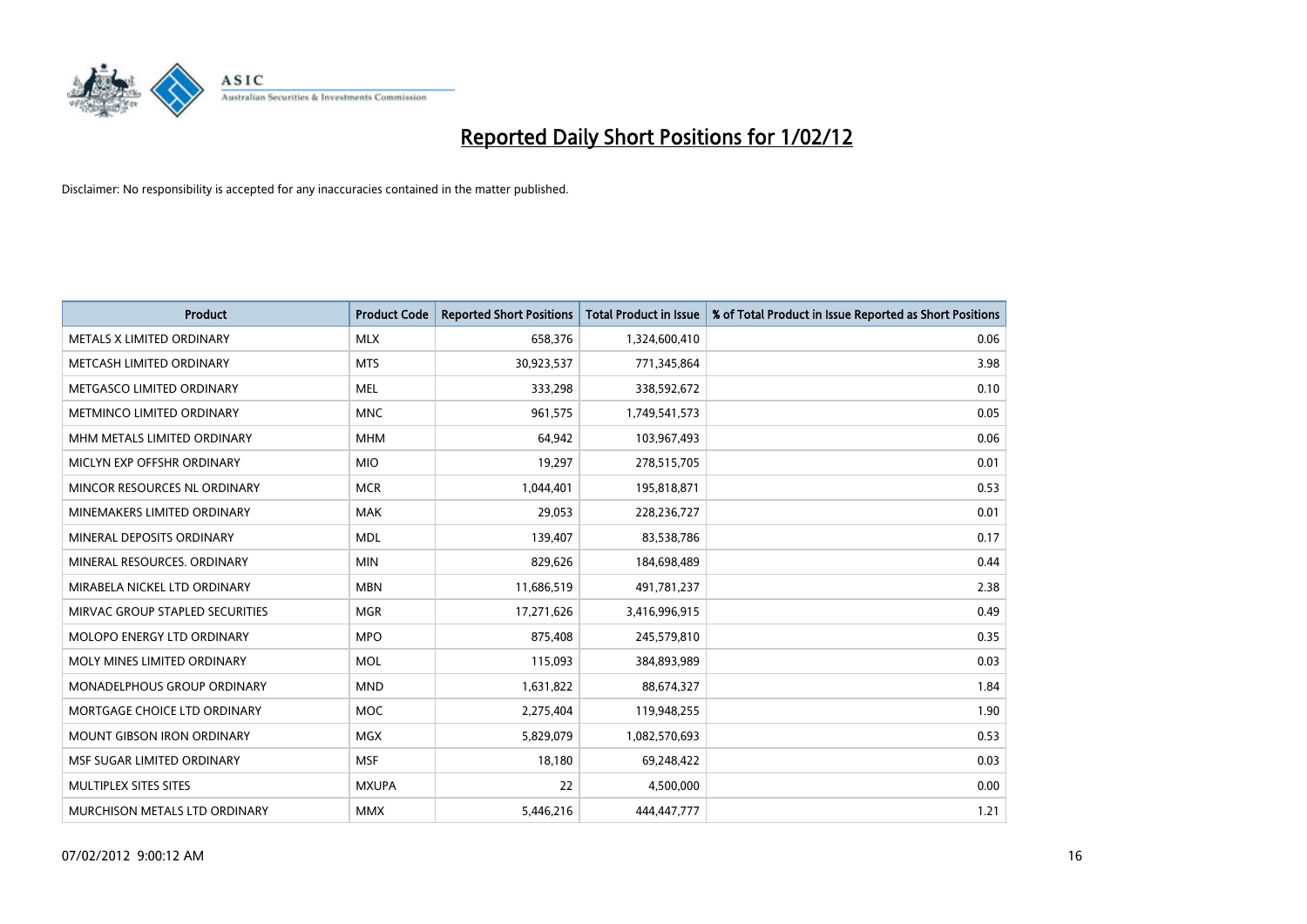

| <b>Product</b>                    | <b>Product Code</b> | <b>Reported Short Positions</b> | <b>Total Product in Issue</b> | % of Total Product in Issue Reported as Short Positions |
|-----------------------------------|---------------------|---------------------------------|-------------------------------|---------------------------------------------------------|
| <b>MYER HOLDINGS LTD ORDINARY</b> | <b>MYR</b>          | 74,942,644                      | 583,384,551                   | 12.78                                                   |
| <b>MYSTATE LIMITED ORDINARY</b>   | <b>MYS</b>          | 3,638                           | 86,963,862                    | 0.00                                                    |
| NATIONAL AUST. BANK ORDINARY      | <b>NAB</b>          | 12,821,823                      | 2,238,481,005                 | 0.55                                                    |
| NATURAL FUEL LIMITED ORDINARY     | <b>NFL</b>          | $\mathbf{1}$                    | 1,121,912                     | 0.00                                                    |
| NAVIGATOR RESOURCES ORDINARY      | <b>NAV</b>          | 500                             | 2,222,216,576                 | 0.00                                                    |
| NAVITAS LIMITED ORDINARY          | <b>NVT</b>          | 5,542,038                       | 375,318,628                   | 1.47                                                    |
| NEPTUNE MARINE ORDINARY           | <b>NMS</b>          | 182,253                         | 1,748,545,632                 | 0.01                                                    |
| NEW HOPE CORPORATION ORDINARY     | <b>NHC</b>          | 1,695                           | 830,411,534                   | 0.00                                                    |
| NEW STANDARD ENERGY ORDINARY      | <b>NSE</b>          | 20,000                          | 284,064,434                   | 0.01                                                    |
| NEWCREST MINING ORDINARY          | <b>NCM</b>          | 2,030,576                       | 764,960,000                   | 0.23                                                    |
| NEWS CORP A NON-VOTING CDI        | <b>NWSLV</b>        | 2,703,385                       | 1,678,946,553                 | 0.16                                                    |
| NEWS CORP B VOTING CDI            | <b>NWS</b>          | 3,023,610                       | 798,520,953                   | 0.38                                                    |
| NEXBIS LIMITED ORDINARY           | <b>NBS</b>          | 63,733                          | 798,356,704                   | 0.01                                                    |
| NEXUS ENERGY LIMITED ORDINARY     | <b>NXS</b>          | 5,924,408                       | 1,326,821,159                 | 0.44                                                    |
| NIB HOLDINGS LIMITED ORDINARY     | <b>NHF</b>          | 123,350                         | 466,502,955                   | 0.02                                                    |
| NIDO PETROLEUM ORDINARY           | <b>NDO</b>          | 117,303                         | 1,389,163,151                 | 0.01                                                    |
| NOBLE MINERAL RES ORDINARY        | <b>NMG</b>          | 1,391,232                       | 523,312,570                   | 0.26                                                    |
| NORTHERN IRON LTD ORDINARY        | <b>NFE</b>          | 705,632                         | 369,980,113                   | 0.18                                                    |
| NORTHERN STAR ORDINARY            | <b>NST</b>          | 870                             | 351,990,153                   | 0.00                                                    |
| NRW HOLDINGS LIMITED ORDINARY     | <b>NWH</b>          | 1,045,537                       | 278,888,011                   | 0.37                                                    |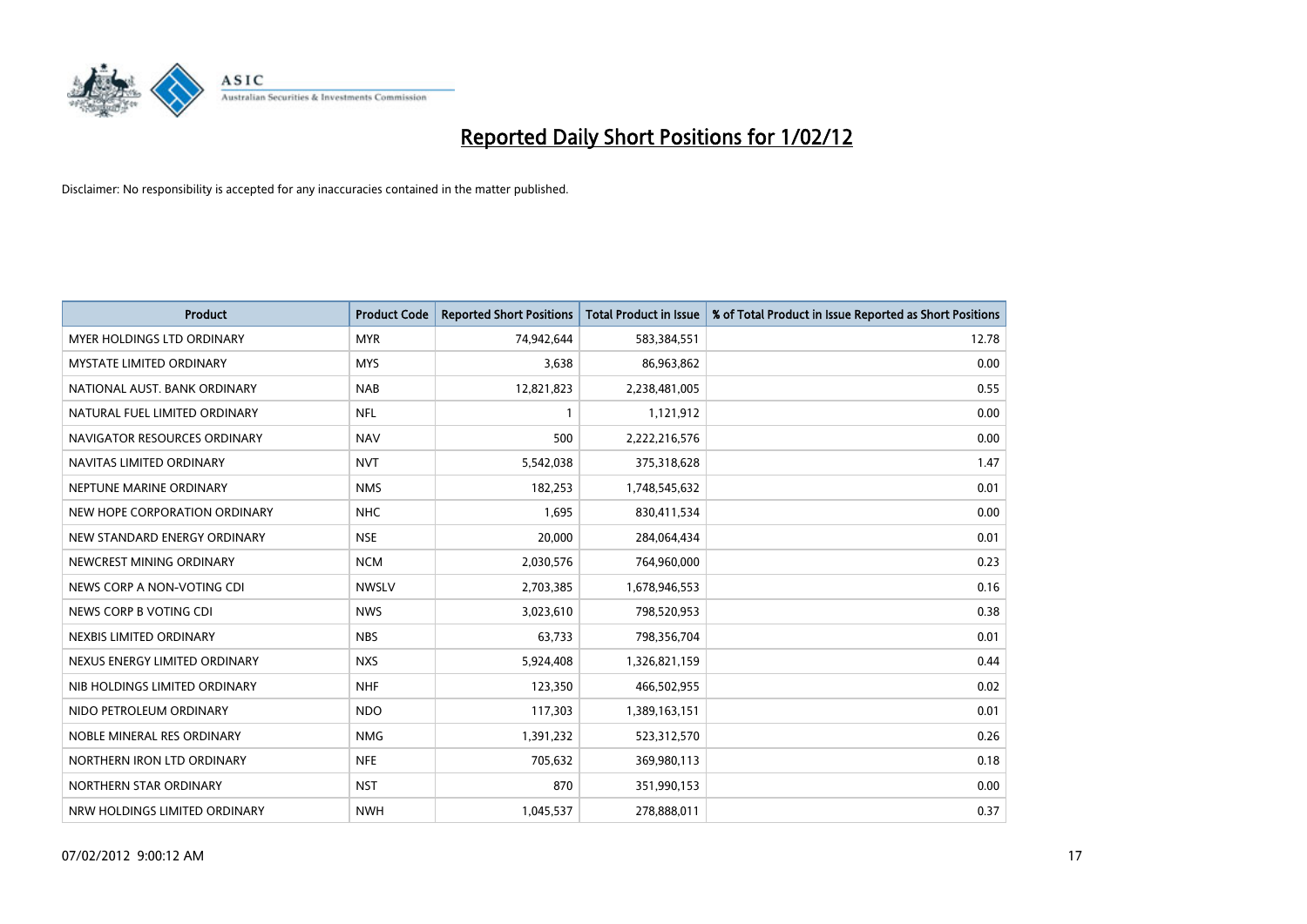

| <b>Product</b>                        | <b>Product Code</b> | <b>Reported Short Positions</b> | <b>Total Product in Issue</b> | % of Total Product in Issue Reported as Short Positions |
|---------------------------------------|---------------------|---------------------------------|-------------------------------|---------------------------------------------------------|
| NUCOAL RESOURCES LTD ORDINARY         | <b>NCR</b>          | 1,783                           | 441,150,707                   | 0.00                                                    |
| NUFARM LIMITED ORDINARY               | <b>NUF</b>          | 4,010,259                       | 262,018,057                   | 1.54                                                    |
| OAKTON LIMITED ORDINARY               | <b>OKN</b>          | 665,062                         | 93,800,235                    | 0.71                                                    |
| OCEANAGOLD CORP. CHESS DEPOSITARY INT | <b>OGC</b>          | 856,978                         | 262,656,605                   | 0.33                                                    |
| OCEANIA CAPITAL LTD ORDINARY          | <b>OCP</b>          | 2,500                           | 91,921,295                    | 0.00                                                    |
| OIL SEARCH LTD ORDINARY               | OSH                 | 8,530,238                       | 1,325,155,171                 | 0.60                                                    |
| OM HOLDINGS LIMITED ORDINARY          | OMH                 | 5,546,448                       | 504,105,150                   | 1.10                                                    |
| ONESTEEL LIMITED ORDINARY             | OST                 | 72,442,303                      | 1,342,393,583                 | 5.38                                                    |
| ORICA LIMITED ORDINARY                | ORI                 | 3,329,944                       | 365,007,037                   | 0.87                                                    |
| ORIGIN ENERGY ORDINARY                | <b>ORG</b>          | 3,468,553                       | 1,086,168,298                 | 0.33                                                    |
| OROCOBRE LIMITED ORDINARY             | <b>ORE</b>          | 86,877                          | 103,195,029                   | 0.09                                                    |
| OROTONGROUP LIMITED ORDINARY          | <b>ORL</b>          | 82,441                          | 40,880,902                    | 0.20                                                    |
| OTTO ENERGY LIMITED ORDINARY          | <b>OEL</b>          | 109,204                         | 1,138,290,071                 | 0.01                                                    |
| <b>OZ MINERALS ORDINARY</b>           | OZL                 | 8,353,866                       | 314,821,850                   | 2.64                                                    |
| <b>PACIFIC BRANDS ORDINARY</b>        | <b>PBG</b>          | 6,769,565                       | 912,915,695                   | 0.74                                                    |
| PALADIN ENERGY LTD ORDINARY           | <b>PDN</b>          | 29,229,878                      | 835,486,044                   | 3.50                                                    |
| PANAUST LIMITED ORDINARY              | <b>PNA</b>          | 11,281,494                      | 596,339,292                   | 1.89                                                    |
| PANORAMIC RESOURCES ORDINARY          | PAN                 | 719,953                         | 207,050,710                   | 0.33                                                    |
| PAPERLINX LIMITED ORDINARY            | <b>PPX</b>          | 1,977,519                       | 609,280,761                   | 0.32                                                    |
| PAPILLON RES LTD ORDINARY             | <b>PIR</b>          | 1,034,315                       | 215,730,032                   | 0.48                                                    |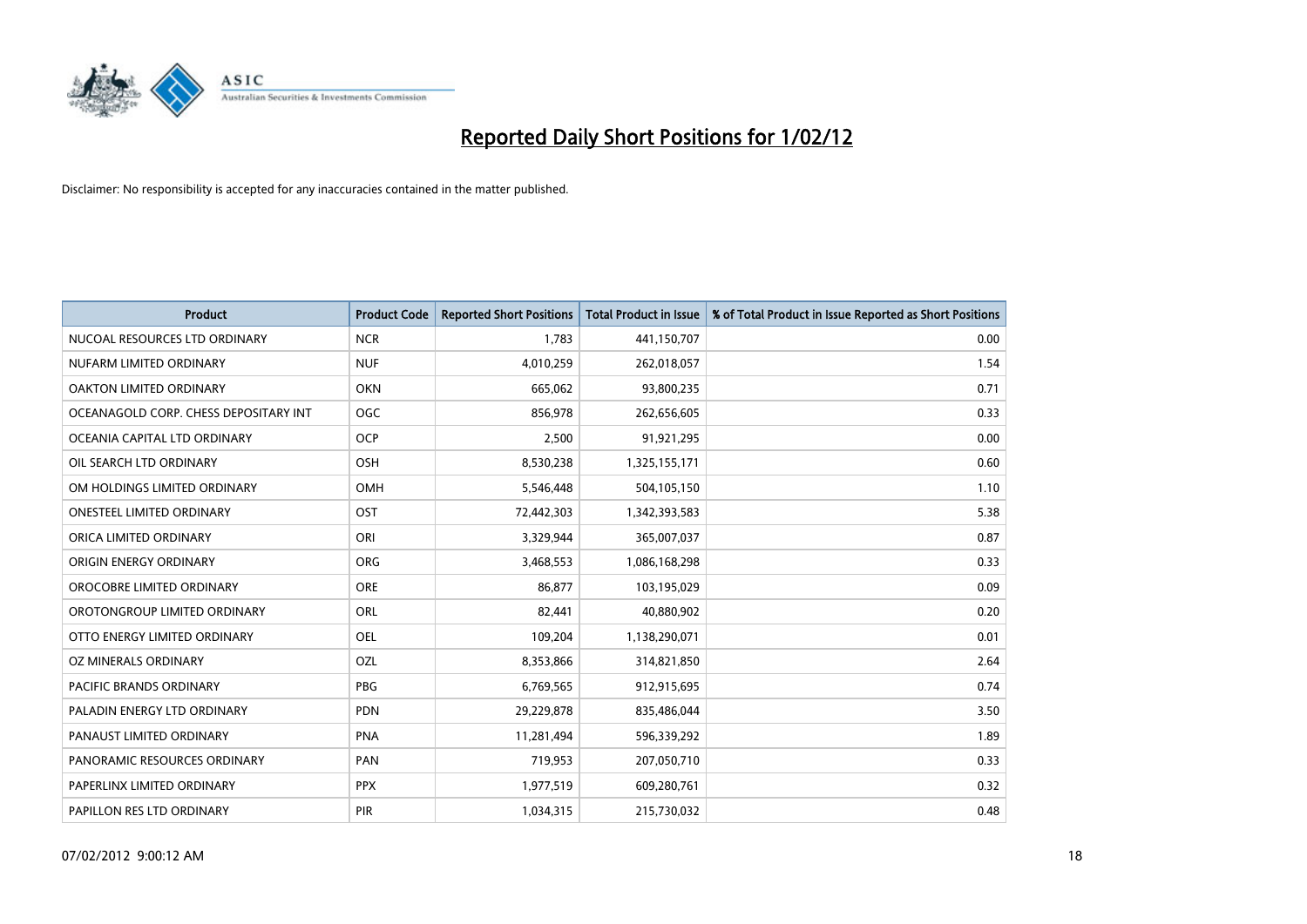

| <b>Product</b>                | <b>Product Code</b> | <b>Reported Short Positions</b> | <b>Total Product in Issue</b> | % of Total Product in Issue Reported as Short Positions |
|-------------------------------|---------------------|---------------------------------|-------------------------------|---------------------------------------------------------|
| PATTIES FOODS LTD ORDINARY    | PFL                 | 1                               | 138,989,223                   | 0.00                                                    |
| PEET LIMITED ORDINARY         | <b>PPC</b>          | 78,482                          | 320,170,604                   | 0.02                                                    |
| PENINSULA ENERGY LTD ORDINARY | <b>PEN</b>          | 1,904,974                       | 2,136,325,262                 | 0.09                                                    |
| PERILYA LIMITED ORDINARY      | <b>PEM</b>          | 5,444                           | 769,316,426                   | 0.00                                                    |
| PERPETUAL LIMITED ORDINARY    | PPT                 | 2,504,736                       | 41,980,678                    | 5.96                                                    |
| PERSEUS MINING LTD ORDINARY   | PRU                 | 3,217,511                       | 457,502,088                   | 0.69                                                    |
| PETSEC ENERGY ORDINARY        | <b>PSA</b>          | 223,332                         | 235,283,622                   | 0.09                                                    |
| PHARMAXIS LTD ORDINARY        | <b>PXS</b>          | 2,079,860                       | 305,890,989                   | 0.67                                                    |
| PHOTON GROUP LTD ORDINARY     | PGA                 | 250,510                         | 1,540,886,866                 | 0.02                                                    |
| PLATINUM ASSET ORDINARY       | <b>PTM</b>          | 7,529,013                       | 561,347,878                   | 1.32                                                    |
| PLATINUM AUSTRALIA ORDINARY   | PLA                 | 1,825,353                       | 453,380,039                   | 0.41                                                    |
| PLATINUM CAPITAL LTD ORDINARY | <b>PMC</b>          | $\mathbf{1}$                    | 165,756,878                   | 0.00                                                    |
| PMI GOLD CORP CDI 1:1         | <b>PVM</b>          | 27,000                          | 51,990,417                    | 0.05                                                    |
| <b>PMP LIMITED ORDINARY</b>   | <b>PMP</b>          | 29,265                          | 326,543,596                   | 0.01                                                    |
| PORT BOUVARD LIMITED ORDINARY | PBD                 | 6,754                           | 593,868,295                   | 0.00                                                    |
| PREMIER INVESTMENTS ORDINARY  | <b>PMV</b>          | 677,019                         | 155,062,831                   | 0.42                                                    |
| PRIMA BIOMED LTD ORDINARY     | <b>PRR</b>          | 4,593,967                       | 1,064,563,388                 | 0.43                                                    |
| PRIMARY HEALTH CARE ORDINARY  | <b>PRY</b>          | 9,137,005                       | 500,336,679                   | 1.81                                                    |
| PRIME MEDIA GRP LTD ORDINARY  | <b>PRT</b>          | $\overline{2}$                  | 366,330,303                   | 0.00                                                    |
| PRIMEAG AUSTRALIA ORDINARY    | PAG                 | 65,060                          | 266,394,444                   | 0.03                                                    |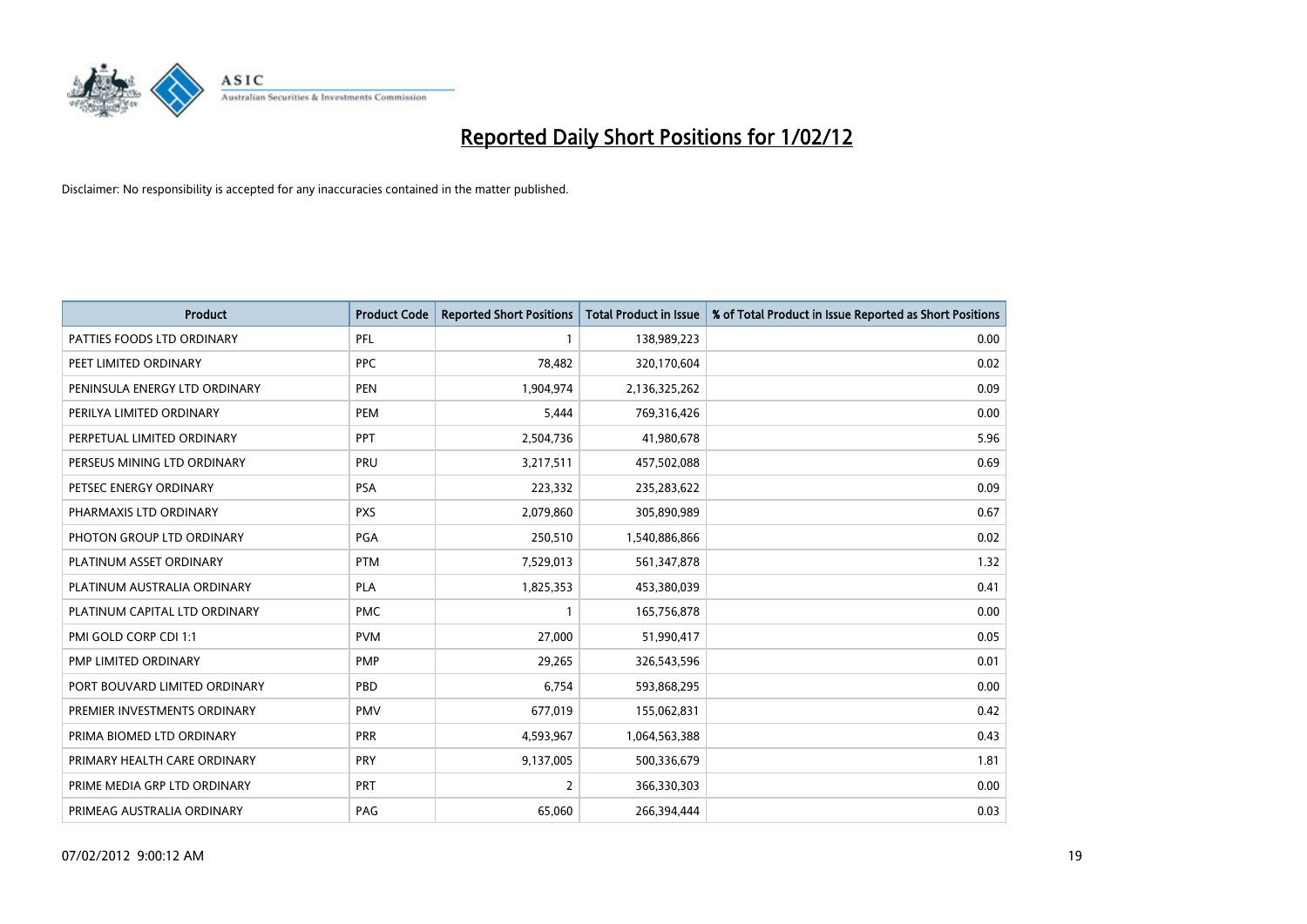

| <b>Product</b>                      | <b>Product Code</b> | <b>Reported Short Positions</b> | <b>Total Product in Issue</b> | % of Total Product in Issue Reported as Short Positions |
|-------------------------------------|---------------------|---------------------------------|-------------------------------|---------------------------------------------------------|
| PROGEN PHARMACEUTIC ORDINARY        | PGL                 | 151,596                         | 24,709,097                    | 0.61                                                    |
| PROGRAMMED ORDINARY                 | <b>PRG</b>          | 531,107                         | 118,173,778                   | 0.43                                                    |
| PSIVIDA CORP CDI 1:1                | <b>PVA</b>          | 6,878                           | 8,866,773                     | 0.08                                                    |
| <b>QANTAS AIRWAYS ORDINARY</b>      | QAN                 | 34,210,904                      | 2,265,123,620                 | 1.49                                                    |
| OBE INSURANCE GROUP ORDINARY        | <b>OBE</b>          | 18,491,890                      | 1,115,545,692                 | 1.61                                                    |
| OR NATIONAL LIMITED ORDINARY        | <b>ORN</b>          | 15,563,595                      | 2,440,000,000                 | 0.62                                                    |
| ORXPHARMA LTD ORDINARY              | <b>QRX</b>          | 610,916                         | 144,303,190                   | 0.42                                                    |
| <b>QUBE LOGISTICS HLDG ORDINARY</b> | QUB                 | 3,992,111                       | 889,404,644                   | 0.44                                                    |
| RAMELIUS RESOURCES ORDINARY         | <b>RMS</b>          | 194,825                         | 335,775,519                   | 0.06                                                    |
| RAMSAY HEALTH CARE ORDINARY         | <b>RHC</b>          | 1,498,193                       | 202,081,252                   | 0.72                                                    |
| <b>RCR TOMLINSON ORDINARY</b>       | <b>RCR</b>          | 68,067                          | 133,525,516                   | 0.05                                                    |
| <b>REA GROUP ORDINARY</b>           | <b>REA</b>          | 371,701                         | 131,714,699                   | 0.28                                                    |
| RECKON LIMITED ORDINARY             | <b>RKN</b>          | 811,500                         | 132,839,672                   | 0.61                                                    |
| <b>RED 5 LIMITED ORDINARY</b>       | <b>RED</b>          | 35,019                          | 128,412,536                   | 0.03                                                    |
| <b>RED FORK ENERGY ORDINARY</b>     | <b>RFE</b>          | 12,770                          | 310,229,853                   | 0.00                                                    |
| REDBANK ENERGY LTD ORDINARY         | AEJ                 | 19                              | 786,287                       | 0.00                                                    |
| REED RESOURCES LTD ORDINARY         | <b>RDR</b>          | 375,372                         | 264,742,501                   | 0.14                                                    |
| <b>REGIS RESOURCES ORDINARY</b>     | <b>RRL</b>          | 649,005                         | 438,946,793                   | 0.15                                                    |
| RESMED INC CDI 10:1                 | <b>RMD</b>          | 7,708,392                       | 1,556,242,300                 | 0.51                                                    |
| <b>RESOLUTE MINING ORDINARY</b>     | <b>RSG</b>          | 1,863,641                       | 655,620,461                   | 0.27                                                    |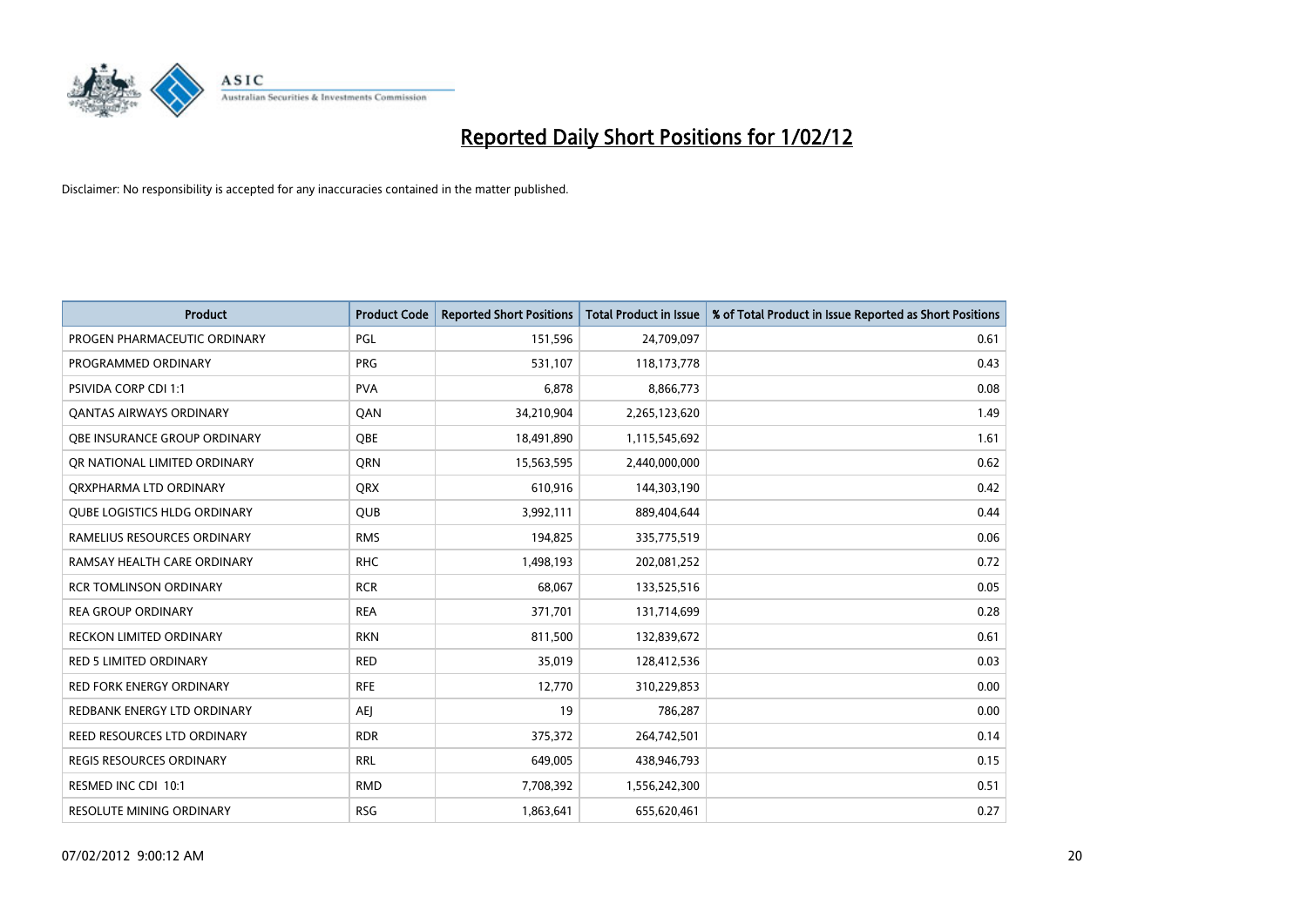

| <b>Product</b>                      | <b>Product Code</b> | <b>Reported Short Positions</b> | <b>Total Product in Issue</b> | % of Total Product in Issue Reported as Short Positions |
|-------------------------------------|---------------------|---------------------------------|-------------------------------|---------------------------------------------------------|
| <b>RESOURCE GENERATION ORDINARY</b> | <b>RES</b>          | 157,911                         | 262,895,652                   | 0.06                                                    |
| REVERSE CORP LIMITED ORDINARY       | <b>REF</b>          | 26,041                          | 92,382,175                    | 0.03                                                    |
| REX MINERALS LIMITED ORDINARY       | <b>RXM</b>          | 895,329                         | 153,635,519                   | 0.58                                                    |
| RHG LIMITED ORDINARY                | <b>RHG</b>          | 31,776                          | 308,483,177                   | 0.01                                                    |
| <b>RIALTO ENERGY ORDINARY</b>       | <b>RIA</b>          | 24,280,875                      | 375,006,264                   | 6.47                                                    |
| RIO TINTO LIMITED ORDINARY          | <b>RIO</b>          | 22,481,005                      | 435,758,720                   | 5.16                                                    |
| RIVERCITY MOTORWAY STAPLED          | <b>RCY</b>          | 132,000                         | 957,010,115                   | 0.01                                                    |
| ROC OIL COMPANY ORDINARY            | <b>ROC</b>          | 1,980,103                       | 682,506,352                   | 0.29                                                    |
| ROYAL WOLF HOLDINGS ORDINARY        | <b>RWH</b>          | 60,000                          | 100,387,052                   | 0.06                                                    |
| SAI GLOBAL LIMITED ORDINARY         | SAI                 | 1,735,029                       | 202,283,991                   | 0.85                                                    |
| SALMAT LIMITED ORDINARY             | <b>SLM</b>          | 500,396                         | 159,802,174                   | 0.30                                                    |
| SAMSON OIL & GAS LTD ORDINARY       | SSN                 | 1,854,836                       | 1,751,330,020                 | 0.10                                                    |
| SANDFIRE RESOURCES ORDINARY         | <b>SFR</b>          | 1,720,163                       | 151,007,635                   | 1.12                                                    |
| <b>SANTOS LTD ORDINARY</b>          | <b>STO</b>          | 13,393,151                      | 942,223,406                   | 1.40                                                    |
| SARACEN MINERAL ORDINARY            | SAR                 | 1,191,137                       | 593,993,240                   | 0.21                                                    |
| SEDGMAN LIMITED ORDINARY            | SDM                 | 191,482                         | 212,215,619                   | 0.09                                                    |
| SEEK LIMITED ORDINARY               | <b>SEK</b>          | 18,374,103                      | 337,101,307                   | 5.43                                                    |
| SEGUE RESOURCES ORDINARY            | <b>SEG</b>          | 310,912                         | 462,048,756                   | 0.07                                                    |
| SELECT HARVESTS ORDINARY            | <b>SHV</b>          | 23,167                          | 56,392,664                    | 0.04                                                    |
| SENETAS CORPORATION ORDINARY        | <b>SEN</b>          | 756,999                         | 463,105,195                   | 0.16                                                    |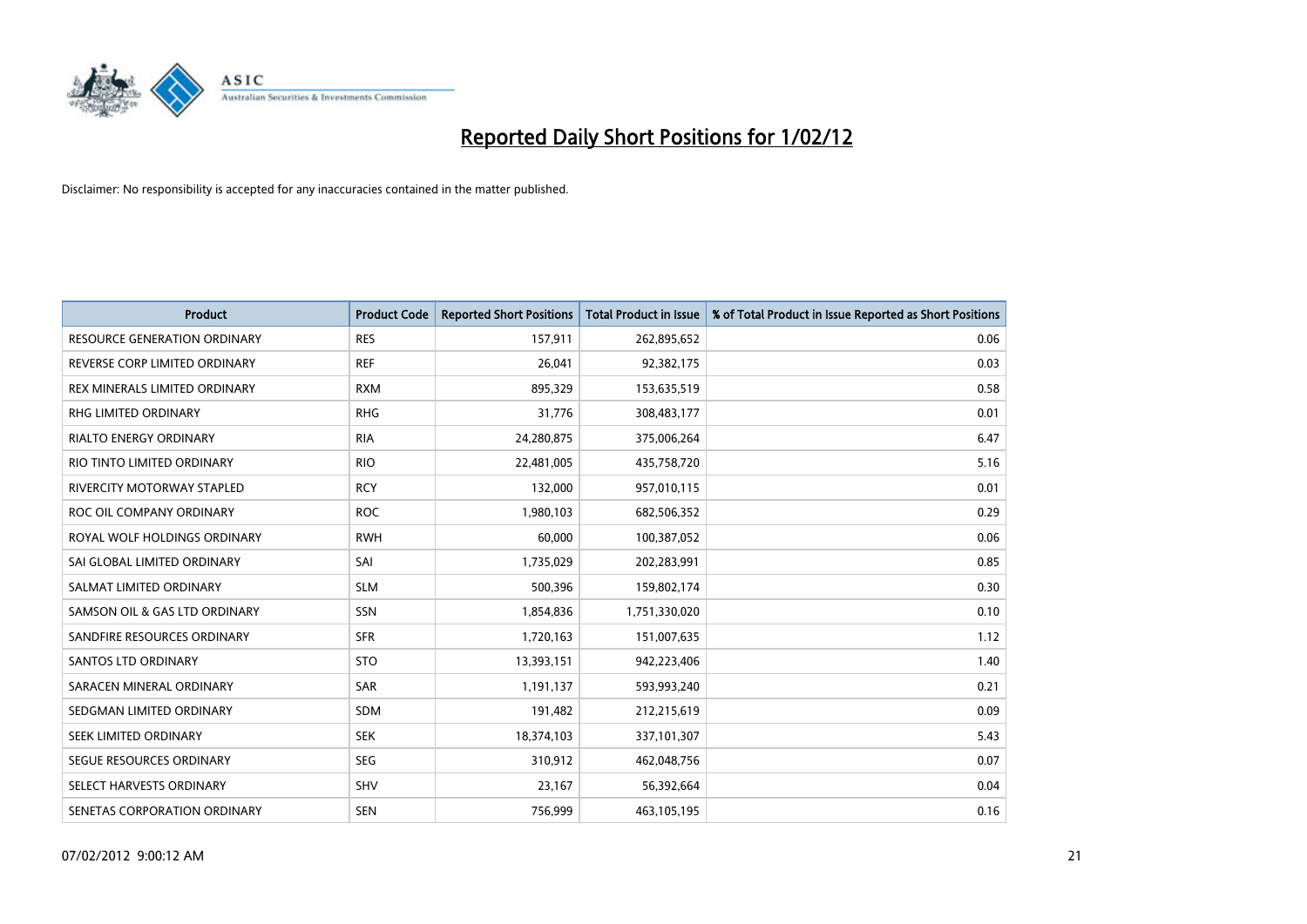

| <b>Product</b>                           | <b>Product Code</b> | <b>Reported Short Positions</b> | <b>Total Product in Issue</b> | % of Total Product in Issue Reported as Short Positions |
|------------------------------------------|---------------------|---------------------------------|-------------------------------|---------------------------------------------------------|
| SENEX ENERGY LIMITED ORDINARY            | SXY                 | 409,282                         | 923,397,416                   | 0.04                                                    |
| SERVCORP LIMITED ORDINARY                | <b>SRV</b>          | 26,183                          | 98,440,807                    | 0.03                                                    |
| SERVICE STREAM ORDINARY                  | <b>SSM</b>          | 344,663                         | 283,418,867                   | 0.12                                                    |
| SEVEN GROUP HOLDINGS ORDINARY            | <b>SVW</b>          | 994,986                         | 306,410,281                   | 0.31                                                    |
| SEVEN WEST MEDIA LTD ORDINARY            | <b>SWM</b>          | 3,942,700                       | 645,719,542                   | 0.61                                                    |
| SIGMA PHARMACEUTICAL ORDINARY            | <b>SIP</b>          | 13,492,278                      | 1,178,626,572                 | 1.14                                                    |
| SILEX SYSTEMS ORDINARY                   | <b>SLX</b>          | 523,909                         | 170,133,997                   | 0.30                                                    |
| SILVER LAKE RESOURCE ORDINARY            | <b>SLR</b>          | 472,418                         | 220,264,064                   | 0.22                                                    |
| SIMS METAL MGMT LTD ORDINARY             | SGM                 | 4,979,502                       | 205,851,182                   | 2.40                                                    |
| SINGAPORE TELECOMM. CHESS DEPOSITARY INT | SGT                 | 5,784,243                       | 193,216,752                   | 2.97                                                    |
| SIRIUS RESOURCES NL ORDINARY             | <b>SIR</b>          | 82,500                          | 150,934,586                   | 0.05                                                    |
| SIRTEX MEDICAL ORDINARY                  | <b>SRX</b>          | 40                              | 55,768,136                    | 0.00                                                    |
| SKILLED GROUP LTD ORDINARY               | <b>SKE</b>          | 40,188                          | 233,487,276                   | 0.01                                                    |
| SMS MANAGEMENT, ORDINARY                 | <b>SMX</b>          | 424,712                         | 68,290,180                    | 0.62                                                    |
| SONIC HEALTHCARE ORDINARY                | <b>SHL</b>          | 5,945,248                       | 389,969,875                   | 1.51                                                    |
| SOUL PATTINSON (W.H) ORDINARY            | SOL                 | 1,415                           | 239,395,320                   | 0.00                                                    |
| SOUTH BOULDER MINES ORDINARY             | <b>STB</b>          | 133,788                         | 96,735,688                    | 0.13                                                    |
| SP AUSNET STAPLED SECURITIES             | <b>SPN</b>          | 1,907,429                       | 2,896,219,682                 | 0.06                                                    |
| SPARK INFRASTRUCTURE STAPLED NOTE & UNIT | SKI                 | 18,343,060                      | 1,326,734,264                 | 1.37                                                    |
| SPDR 200 FUND ETF UNITS                  | <b>STW</b>          | 8                               | 51,538,531                    | 0.00                                                    |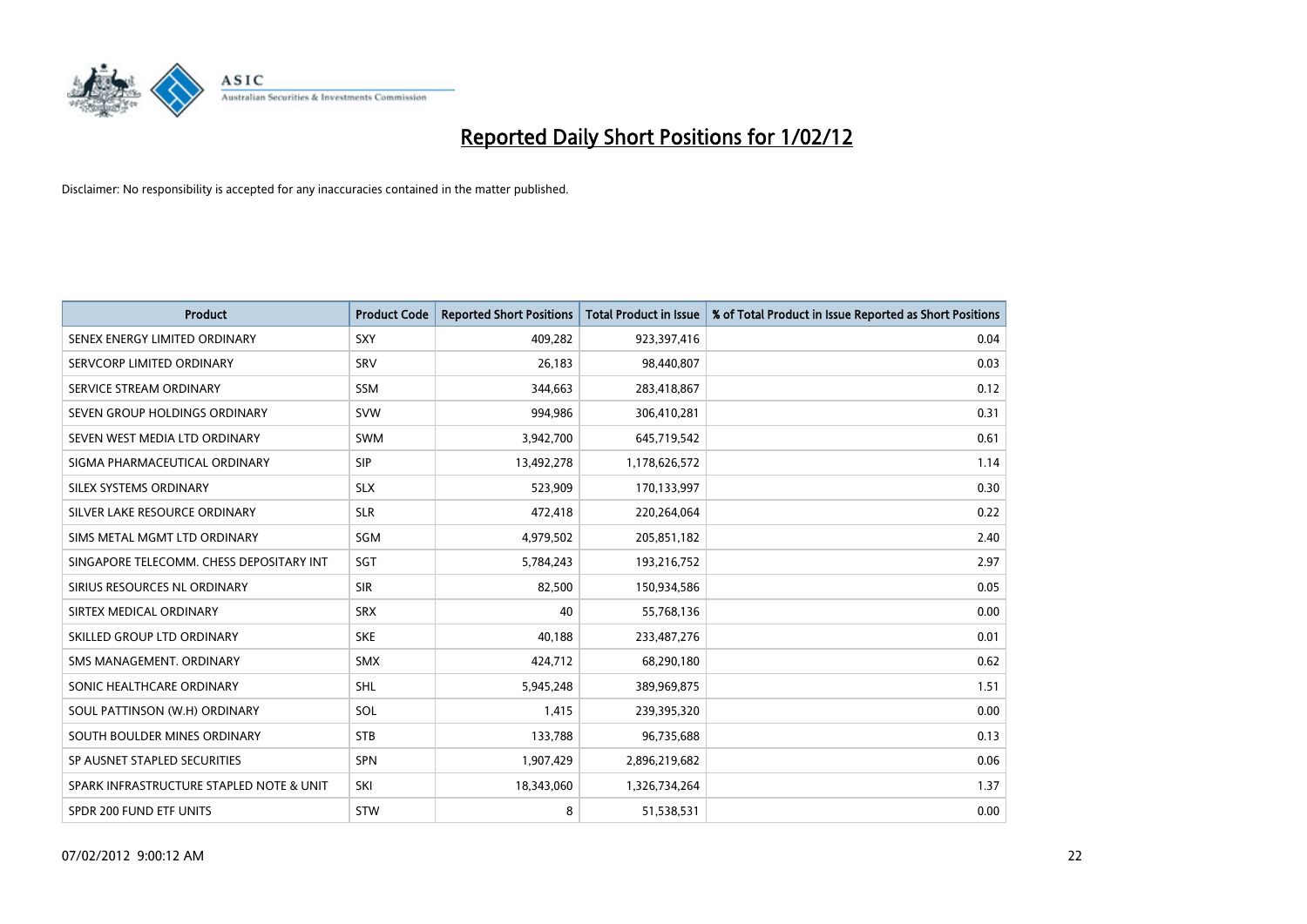

| <b>Product</b>                   | <b>Product Code</b> | <b>Reported Short Positions</b> | <b>Total Product in Issue</b> | % of Total Product in Issue Reported as Short Positions |
|----------------------------------|---------------------|---------------------------------|-------------------------------|---------------------------------------------------------|
| SPECIALTY FASHION ORDINARY       | <b>SFH</b>          | 2,738,941                       | 192,086,121                   | 1.42                                                    |
| SPOTLESS GROUP LTD ORDINARY      | SPT                 | 927,101                         | 265,454,407                   | 0.34                                                    |
| ST BARBARA LIMITED ORDINARY      | <b>SBM</b>          | 5,669,798                       | 325,615,389                   | 1.74                                                    |
| STANMORE COAL LTD ORDINARY       | <b>SMR</b>          | 391,941                         | 159,867,012                   | 0.24                                                    |
| STARPHARMA HOLDINGS ORDINARY     | SPL                 | 2,219,810                       | 280,732,451                   | 0.77                                                    |
| STH AMERICAN COR LTD ORDINARY    | SAY                 | 9,200                           | 257,785,604                   | 0.00                                                    |
| STHN CROSS MEDIA ORDINARY        | <b>SXL</b>          | 2,770,609                       | 705,766,444                   | 0.40                                                    |
| STOCKLAND UNITS/ORD STAPLED      | SGP                 | 30,866,121                      | 2,316,449,153                 | 1.32                                                    |
| STRAITS RES LTD. ORDINARY        | SRO                 | 488,546                         | 324,796,141                   | 0.15                                                    |
| STW COMMUNICATIONS ORDINARY      | SGN                 | 260,259                         | 362,809,851                   | 0.07                                                    |
| SUNCORP GROUP LTD ORDINARY       | <b>SUN</b>          | 9,883,139                       | 1,286,600,980                 | 0.76                                                    |
| SUNDANCE ENERGY ORDINARY         | <b>SEA</b>          | 113,719                         | 277,098,474                   | 0.04                                                    |
| SUNDANCE RESOURCES ORDINARY      | SDL                 | 11,051,755                      | 2,932,332,505                 | 0.39                                                    |
| SUNLAND GROUP LTD ORDINARY       | <b>SDG</b>          | 38,895                          | 201,578,526                   | 0.02                                                    |
| SUPER RET REP LTD ORDINARY       | <b>SUL</b>          | 3,244,433                       | 194,754,593                   | 1.65                                                    |
| SWICK MINING ORDINARY            | <b>SWK</b>          | 1,548                           | 237,024,970                   | 0.00                                                    |
| SYD AIRPORT STAPLED US PROHIBIT. | SYD                 | 5,077,853                       | 1,861,210,782                 | 0.26                                                    |
| SYMEX HOLDINGS ORDINARY          | <b>SYM</b>          | 6,633                           | 191,593,493                   | 0.00                                                    |
| TABCORP HOLDINGS LTD ORDINARY    | <b>TAH</b>          | 4,622,374                       | 712,805,880                   | 0.64                                                    |
| TALENT2 INTERNATION ORDINARY     | <b>TWO</b>          | 6,009                           | 147,403,701                   | 0.00                                                    |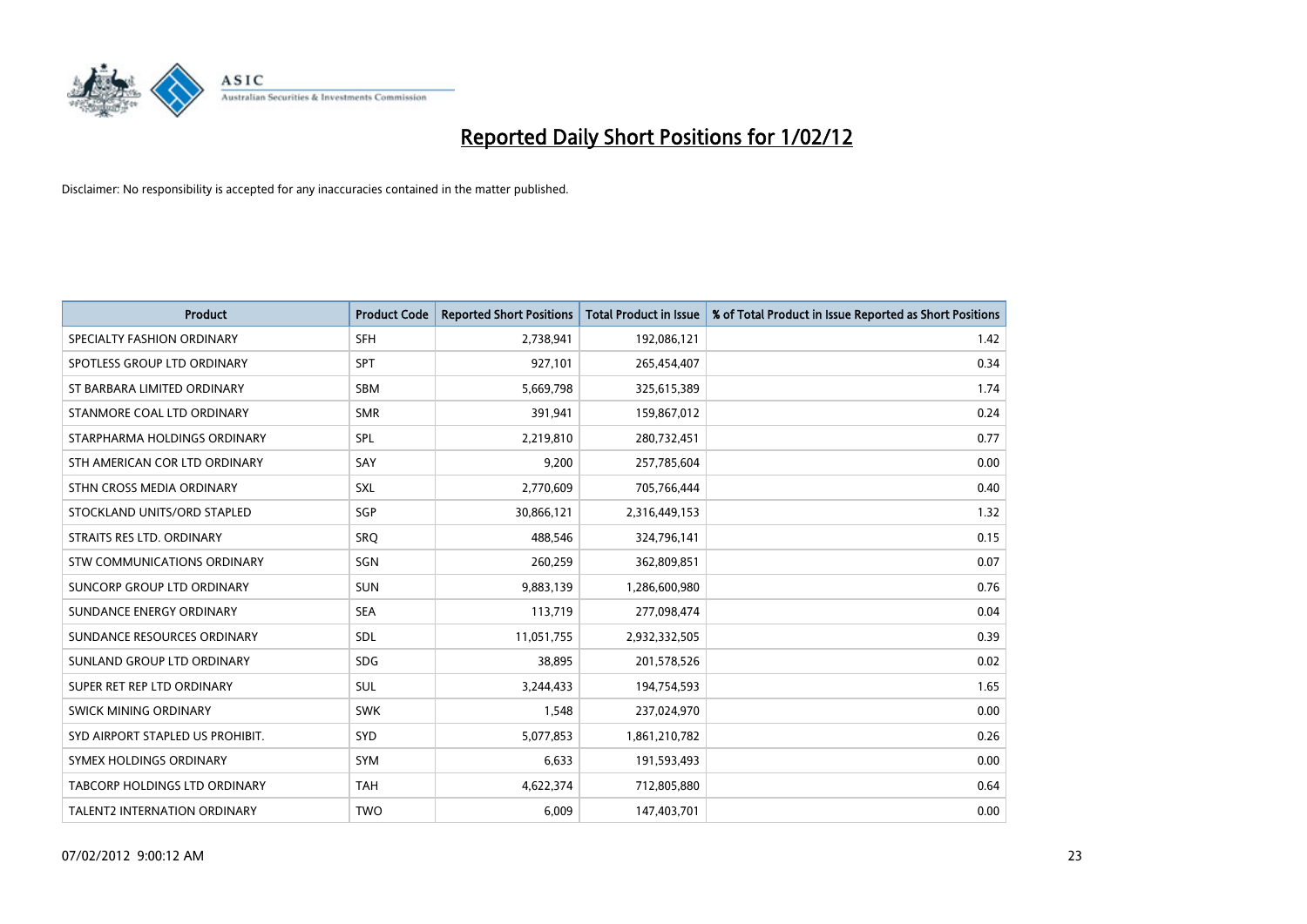

| <b>Product</b>                       | <b>Product Code</b> | <b>Reported Short Positions</b> | <b>Total Product in Issue</b> | % of Total Product in Issue Reported as Short Positions |
|--------------------------------------|---------------------|---------------------------------|-------------------------------|---------------------------------------------------------|
| TANAMI GOLD NL ORDINARY              | <b>TAM</b>          | 191,581                         | 260,997,677                   | 0.07                                                    |
| TAP OIL LIMITED ORDINARY             | <b>TAP</b>          | 3,042,509                       | 240,995,311                   | 1.26                                                    |
| TASSAL GROUP LIMITED ORDINARY        | <b>TGR</b>          | 79,248                          | 146,304,404                   | 0.04                                                    |
| TATTS GROUP LTD ORDINARY             | <b>TTS</b>          | 10,811,442                      | 1,340,758,701                 | 0.81                                                    |
| <b>TELECOM CORPORATION ORDINARY</b>  | <b>TEL</b>          | 8,239,306                       | 1,925,417,729                 | 0.41                                                    |
| TELSTRA CORPORATION, ORDINARY        | <b>TLS</b>          | 66,184,585                      | 12,443,074,357                | 0.54                                                    |
| TEN NETWORK HOLDINGS ORDINARY        | <b>TEN</b>          | 49,673,219                      | 1,045,236,720                 | 4.78                                                    |
| TERANGA GOLD CORP CDI 1:1            | TGZ                 | 126,660                         | 156,699,787                   | 0.07                                                    |
| TFS CORPORATION LTD ORDINARY         | <b>TFC</b>          | 84,096                          | 279,621,829                   | 0.03                                                    |
| THAKRAL HOLDINGS GRP ORDINARY/UNIT   | <b>THG</b>          | $\overline{2}$                  | 585,365,014                   | 0.00                                                    |
| THE REJECT SHOP ORDINARY             | <b>TRS</b>          | 1,647,384                       | 26,071,170                    | 6.32                                                    |
| THOR MINING PLC CHESS DEPOSITARY 1:1 | <b>THR</b>          | 2,307                           | 222,489,120                   | 0.00                                                    |
| THORN GROUP LIMITED ORDINARY         | <b>TGA</b>          | 63,342                          | 146,091,970                   | 0.03                                                    |
| <b>TIGER RESOURCES ORDINARY</b>      | <b>TGS</b>          | 1,778,467                       | 671,110,549                   | 0.24                                                    |
| <b>TISHMAN SPEYER UNITS</b>          | <b>TSO</b>          | 41,524                          | 338,440,904                   | 0.01                                                    |
| TNG LIMITED ORDINARY                 | <b>TNG</b>          | 4,321                           | 344,611,705                   | 0.00                                                    |
| TOLL HOLDINGS LTD ORDINARY           | <b>TOL</b>          | 23,643,598                      | 717,133,875                   | 3.27                                                    |
| TORO ENERGY LIMITED ORDINARY         | <b>TOE</b>          | 35,404                          | 975,436,676                   | 0.00                                                    |
| <b>TOWER LIMITED ORDINARY</b>        | <b>TWR</b>          | 689,519                         | 265,176,580                   | 0.26                                                    |
| TOX FREE SOLUTIONS ORDINARY          | <b>TOX</b>          | 15,134                          | 111,130,608                   | 0.01                                                    |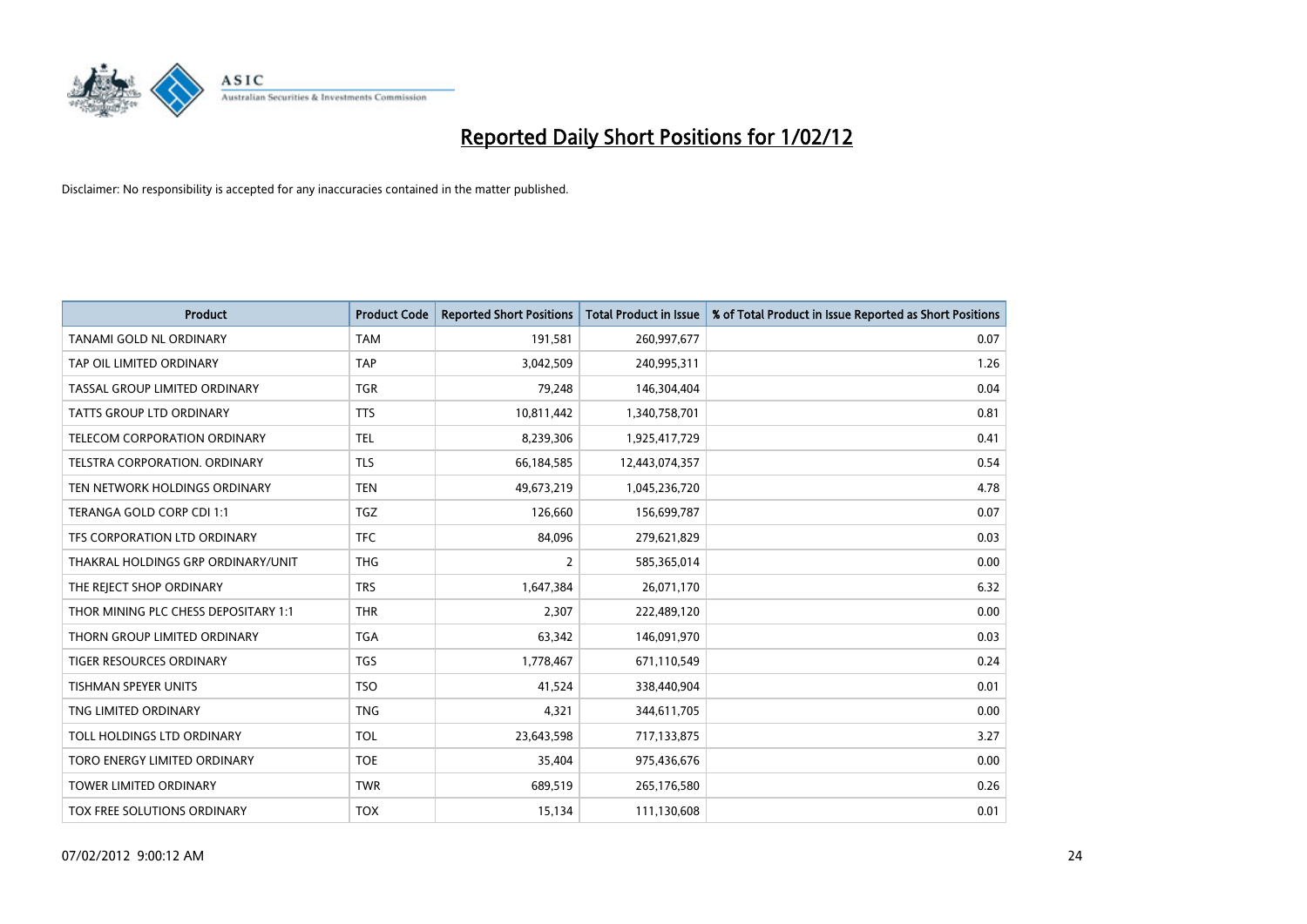

| <b>Product</b>                          | <b>Product Code</b> | <b>Reported Short Positions</b> | <b>Total Product in Issue</b> | % of Total Product in Issue Reported as Short Positions |
|-----------------------------------------|---------------------|---------------------------------|-------------------------------|---------------------------------------------------------|
| TPG TELECOM LIMITED ORDINARY            | <b>TPM</b>          | 3,360,525                       | 793,808,141                   | 0.42                                                    |
| TRADE ME GROUP ORDINARY                 | <b>TME</b>          | 51,155                          | 395,745,510                   | 0.01                                                    |
| TRANSFIELD SERVICES ORDINARY            | <b>TSE</b>          | 2,859,977                       | 544,587,035                   | 0.52                                                    |
| TRANSPACIFIC INDUST, ORDINARY           | <b>TPI</b>          | 5,803,003                       | 1,578,209,025                 | 0.36                                                    |
| TRANSURBAN GROUP TRIPLE STAPLED SEC.    | TCL                 | 4,793,949                       | 1,451,447,154                 | 0.30                                                    |
| TREASURY WINE ESTATE ORDINARY           | <b>TWE</b>          | 16,898,145                      | 647,227,144                   | 2.59                                                    |
| <b>TRINITY GROUP STAPLED SECURITIES</b> | <b>TCQ</b>          | 3,419                           | 193,235,631                   | 0.00                                                    |
| TROY RESOURCES LTD ORDINARY             | <b>TRY</b>          | 75,197                          | 88,879,149                    | 0.07                                                    |
| UGL LIMITED ORDINARY                    | UGL                 | 4,542,029                       | 166,315,038                   | 2.71                                                    |
| UNILIFE CORPORATION CDI 6:1             | <b>UNS</b>          | 211,168                         | 266,923,818                   | 0.07                                                    |
| UXC LIMITED ORDINARY                    | <b>UXC</b>          | 1,180                           | 304,818,250                   | 0.00                                                    |
| <b>VDM GROUP LIMITED ORDINARY</b>       | <b>VMG</b>          | 11,116                          | 933,552,767                   | 0.00                                                    |
| <b>VENTNOR RES LTD ORDINARY</b>         | <b>VRX</b>          | 7,700                           | 45,334,652                    | 0.02                                                    |
| <b>VENTURE MINERALS ORDINARY</b>        | <b>VMS</b>          | 284,494                         | 231,168,592                   | 0.12                                                    |
| <b>VIEW RESOURCES LTD ORDINARY</b>      | <b>VRE</b>          | 1,760                           | 881,953,670                   | 0.00                                                    |
| <b>VIRGIN AUS HLDG LTD ORDINARY</b>     | <b>VAH</b>          | 15,547,137                      | 2,210,197,600                 | 0.70                                                    |
| <b>VITA GROUP LTD ORDINARY</b>          | <b>VTG</b>          | 75,190                          | 142,499,800                   | 0.05                                                    |
| VITERRA INC CDI 1:1                     | <b>VTA</b>          | 3,828                           | 68,629,939                    | 0.01                                                    |
| <b>WATPAC LIMITED ORDINARY</b>          | <b>WTP</b>          | 16,477                          | 185,160,973                   | 0.00                                                    |
| <b>WDS LIMITED ORDINARY</b>             | <b>WDS</b>          | 701                             | 144,740,614                   | 0.00                                                    |